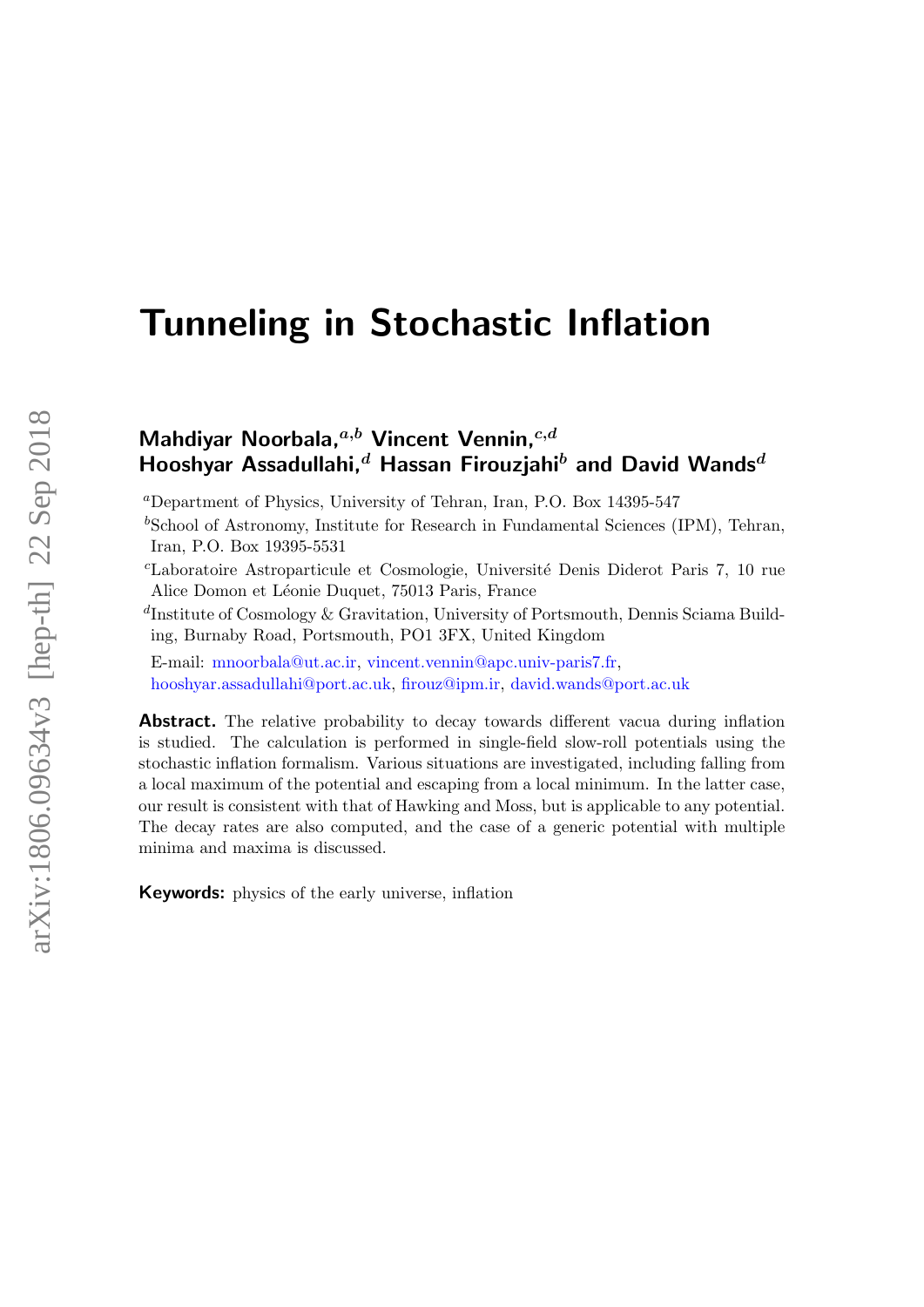# Contents

| $\mathbf{1}$ | Introduction                                    | $\mathbf{1}$   |
|--------------|-------------------------------------------------|----------------|
| $\mathbf 2$  | Falling from a local maximum                    | $\bf{3}$       |
|              | Steepest descent approximation<br>2.1           | 4              |
|              | 2.2<br>Example                                  | $\overline{4}$ |
| 3            | Escaping from a local minimum                   | 7              |
|              | Steepest descent approximation<br>3.1           |                |
|              | $3.2\,$<br>Example                              | 8              |
| 4            | Decay rate                                      | 10             |
|              | Escaping from a local minimum<br>4.1            | 10             |
|              | 4.2<br>Falling from a local maximum             | 13             |
|              | 4.3<br>Comparison with equilibrium distribution | 13             |
| 5            | Tunnelling in a generic potential               | 14             |
| 6            | Conclusions                                     | 16             |
|              | A Steepest descent and asymptotic expansion     | 17             |

# <span id="page-1-0"></span>1 Introduction

The inflationary paradigm  $[1-6]$  $[1-6]$  is usually regarded as the most promising theory describing the early stages of the evolution of the universe. In addition to solving some of the hot big bang model problems, it offers a specific mechanism, namely quantum fluctuations  $[7? -12]$ , for generating the primordial cosmological perturbations that are observed on the cosmic microwave background and seed the late-time structures.

On super-Hubble scales, these quantum fluctuations exhibit a "classical" be-haviour [\[13–](#page-22-2)[18\]](#page-22-3), in the sense that most of their statistical properties can be well described by a background motion under the influence of a classical noise. For a scalar field, the long-wavelength modes can be incorporated into a coarse-grained field  $\phi$ , whose evolution is governed by the Langevin equation

<span id="page-1-1"></span>
$$
\frac{\mathrm{d}\phi}{\mathrm{d}N} = -\frac{V'}{3H^2} + \frac{H}{2\pi}\xi\left(N\right) \tag{1.1}
$$

in the slow-roll regime. In this expression,  $N \equiv \ln a$  is the number of e-folds where a is the scale factor,  $V'$  is the derivative of the potential  $V$  with respect to the field value,  $H \equiv \dot{a}/a$  is the Hubble factor where a dot denotes a derivative with respect to cosmic time, and  $\xi$  is a white Gaussian noise with zero mean and unit variance. This noise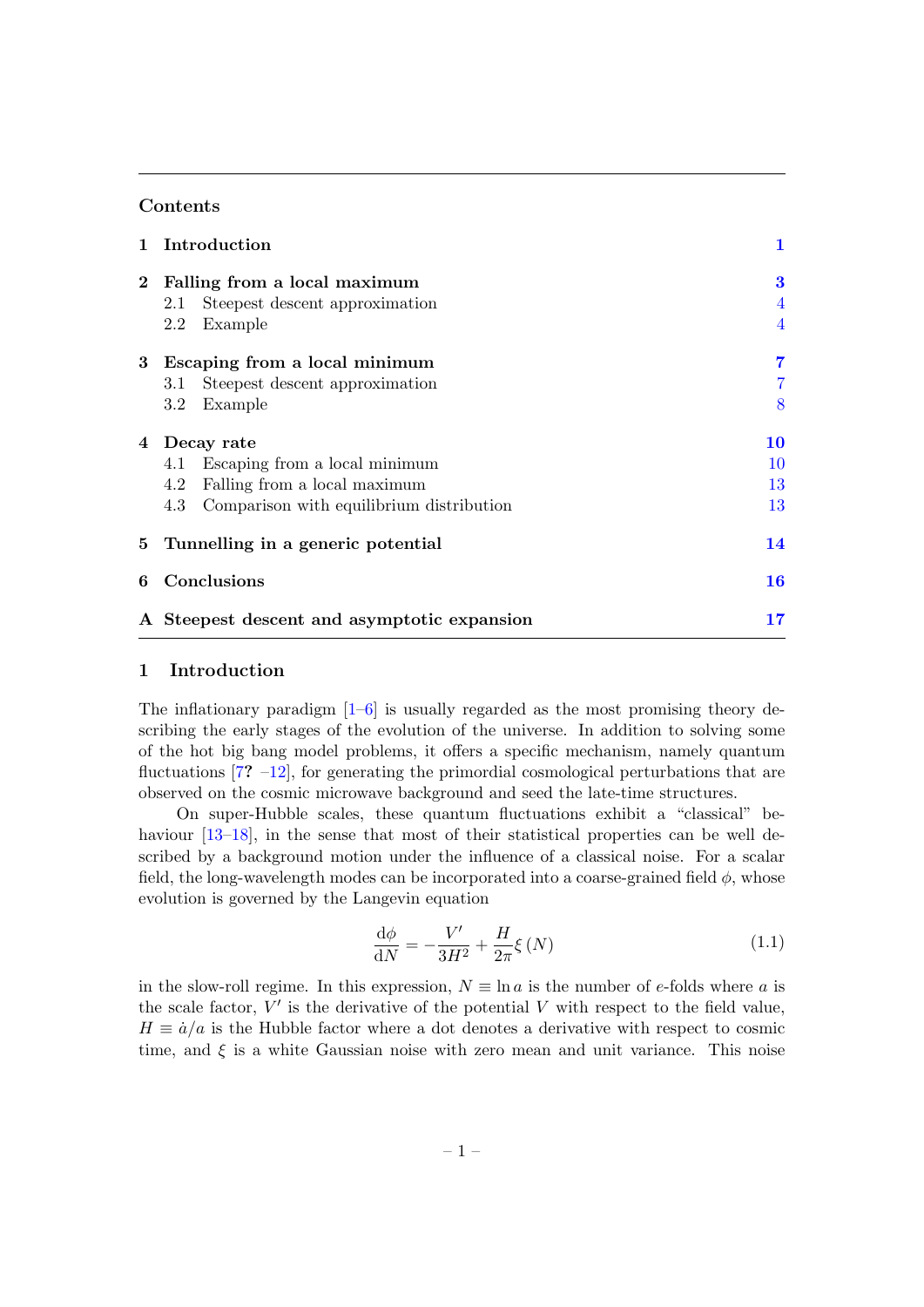accounts for the continuous entry of short-wavelength modes into the coarse-grained sector. This formalism is known as "stochastic inflation" [\[9,](#page-22-4) [19](#page-22-5)? [–26\]](#page-23-0).

It can be used to compute the correlation functions of the fields [\[18,](#page-22-3) [26–](#page-23-0)[38\]](#page-23-1) and gives results in agreement with standard quantum field theoretic calculations. Combined with the  $\delta N$  formalism [\[39–](#page-23-2)[42\]](#page-23-3) into the so-called "stochastic  $\delta N$  formalism", it also gives rise to a method to compute correlation functions of cosmological perturbations that incorporates quantum backreaction effects [\[43–](#page-23-4)[50\]](#page-24-0).

In this paper, we show how stochastic inflation can be used to study another interesting problem, namely the calculation of the relative probabilities to decay towards different vacua in symmetry-broken potentials [\[51,](#page-24-1) [52\]](#page-24-2). In practice, we make use of the "first passage time" techniques developed in Refs. [\[45–](#page-24-3)[47\]](#page-24-4) where it is shown that if the inflaton field takes initial value  $\phi_0$  between  $\phi_-$  and  $\phi_+$ , the probability that it reaches  $\phi_+$  before  $\phi_-,$  denoted  $p_+(\phi_0)$  [respectively the probability that it reaches  $\phi_-$  before  $\phi_+,$ denoted  $p_{-}(\phi_0)$ , obeys the differential equation

<span id="page-2-1"></span>
$$
vp''_{\pm}(\phi) - \frac{v'}{v}p'_{\pm}(\phi) = 0, \qquad (1.2)
$$

with boundary conditions  $p_{\pm}(\phi_{\pm}) = 1$  and  $p_{\pm}(\phi_{\mp}) = 0$ . Here the reduced potential v is defined through

<span id="page-2-0"></span>
$$
V(\phi) = 24\pi^2 M_{\rm Pl}^4 v(\phi). \tag{1.3}
$$

This equation can be solved analytically and one obtains

<span id="page-2-2"></span>
$$
p_{\pm}(\phi_0) = \pm \frac{\int_{\phi_{\mp}}^{\phi_0} e^{-\frac{1}{v(\phi)}} d\phi}{\int_{\phi_{-}}^{\phi_{+}} e^{-\frac{1}{v(\phi)}} d\phi}.
$$
 (1.4)

One can check  $p_+ + p_- = 1$ .

In the following we consider two types of situations depicted in Fig. [1.](#page-3-1) In the first one (left panel), the inflaton field is placed at a local maximum of its potential and can fall towards either of two local minima located at  $\phi_+$  and  $\phi_+$ . In the second configuration (right panel), the inflaton field is placed at a local minimum and escapes through either of two potential barriers, located at  $\phi_-\$  and  $\phi_+$ . Notice that in that case, we choose the boundaries  $\phi_{\pm}$  to be located at the maxima of the potential. In other words, we define "escaping through the right" as reaching the right maximum before the left one. We could have defined it as reaching a farther point on the right (another local minimum, or even  $+\infty$ ), but as we will show this would not substantially change our results.

For simplicity, we let  $\phi_0 = 0$  be the initial field value of the inflaton (i.e. the local maximum of the potential in the first case and the local minimum in the second), and we assume that slow roll holds in the entire range  $[\phi_-, \phi_+]$ . We are interested in the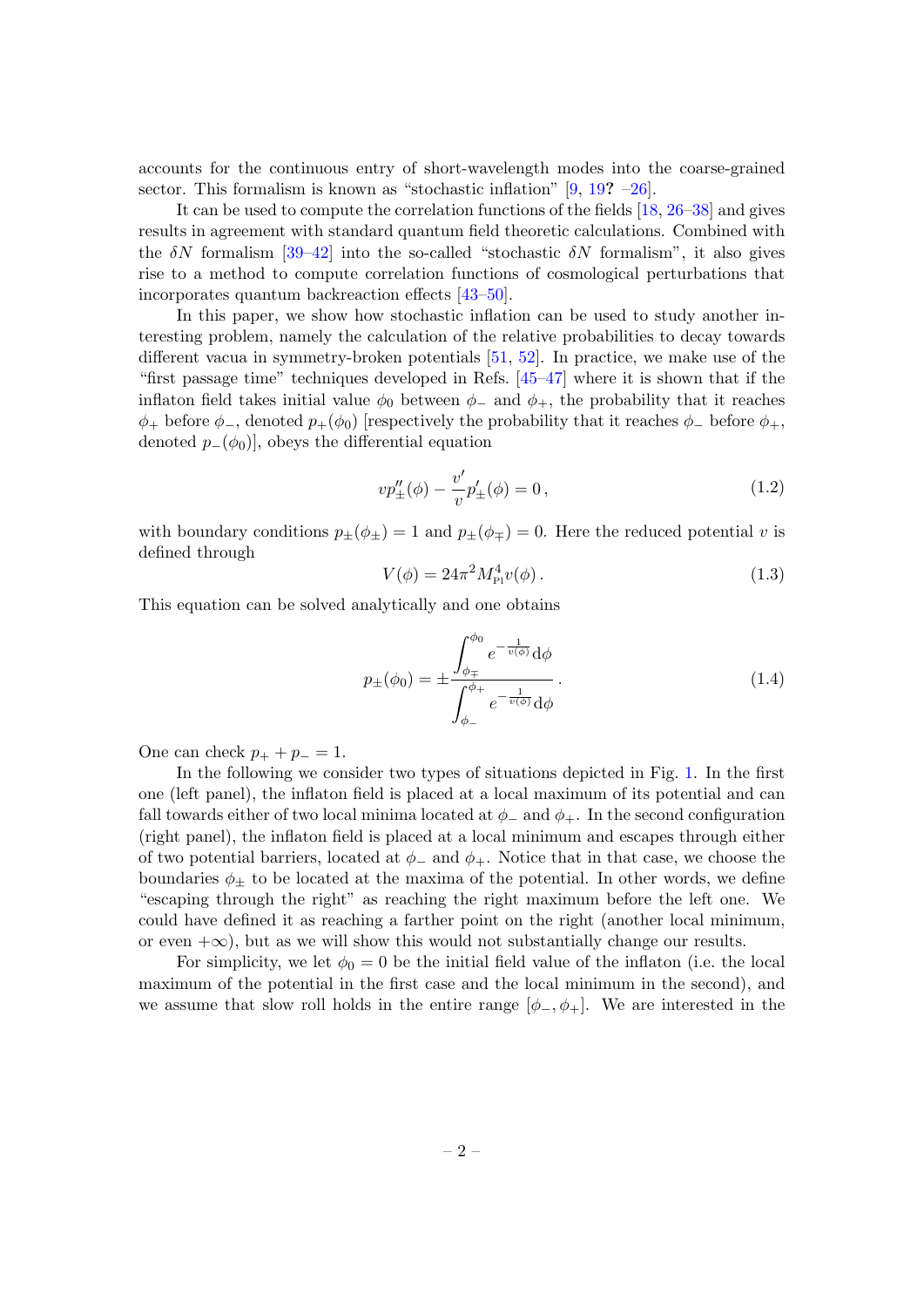

<span id="page-3-1"></span>Figure 1. Sketch of the potentials studied in this work, where the field falls from a local maximum towards either of two vacua (left panel, see Sec. [2\)](#page-3-0), or escapes from a local minimum through either of two potential barriers (right panel, see Sec. [3\)](#page-7-0).

difference between  $p_+$  and  $p_-,$  described by the ratio

<span id="page-3-2"></span>
$$
R = \frac{p_{+}}{p_{-}} = \frac{\int_{\phi_{-}}^{0} e^{-\frac{1}{v(\phi)}} d\phi}{\int_{0}^{\phi_{+}} e^{-\frac{1}{v(\phi)}} d\phi}.
$$
 (1.5)

In particular, we want to quantify the amount of symmetry breaking in the potential that is required for having  $R$  significantly different from 1, i.e. for having substantially asymmetric fall/escape probabilities.

The rest of this paper is organised as follows. In Sec. [2](#page-3-0) we analyse the "fall problem" where the inflaton falls from a local maximum towards either of two minima, and in Sec. [3](#page-7-0) we study the "escape problem" where the inflaton crosses barriers located around a local minimum of its potential. The time taken for these processes to happen is computed in Sec. [4.](#page-10-0) The generic case featuring multiple minima and maxima is discussed in Sec. [5](#page-14-0) and we conclude in Sec. [6.](#page-16-0) In Appendix [A,](#page-17-0) an analytical approximation method used throughout the paper and based on the steepest descent approximation is detailed.

# <span id="page-3-0"></span>2 Falling from a local maximum

Let us first discuss the case depicted in the left panel of Fig. [1,](#page-3-1) where the field is placed at a local maximum of its potential and we calculate the probabilities that it falls towards either of the two minima located on both sides. For a given potential, it is straightforward to compute Eq. [\(1.5\)](#page-3-2) numerically and an example will be discussed below. Let us first derive an analytical approximation of the result in order to discuss the different regimes that one can encounter.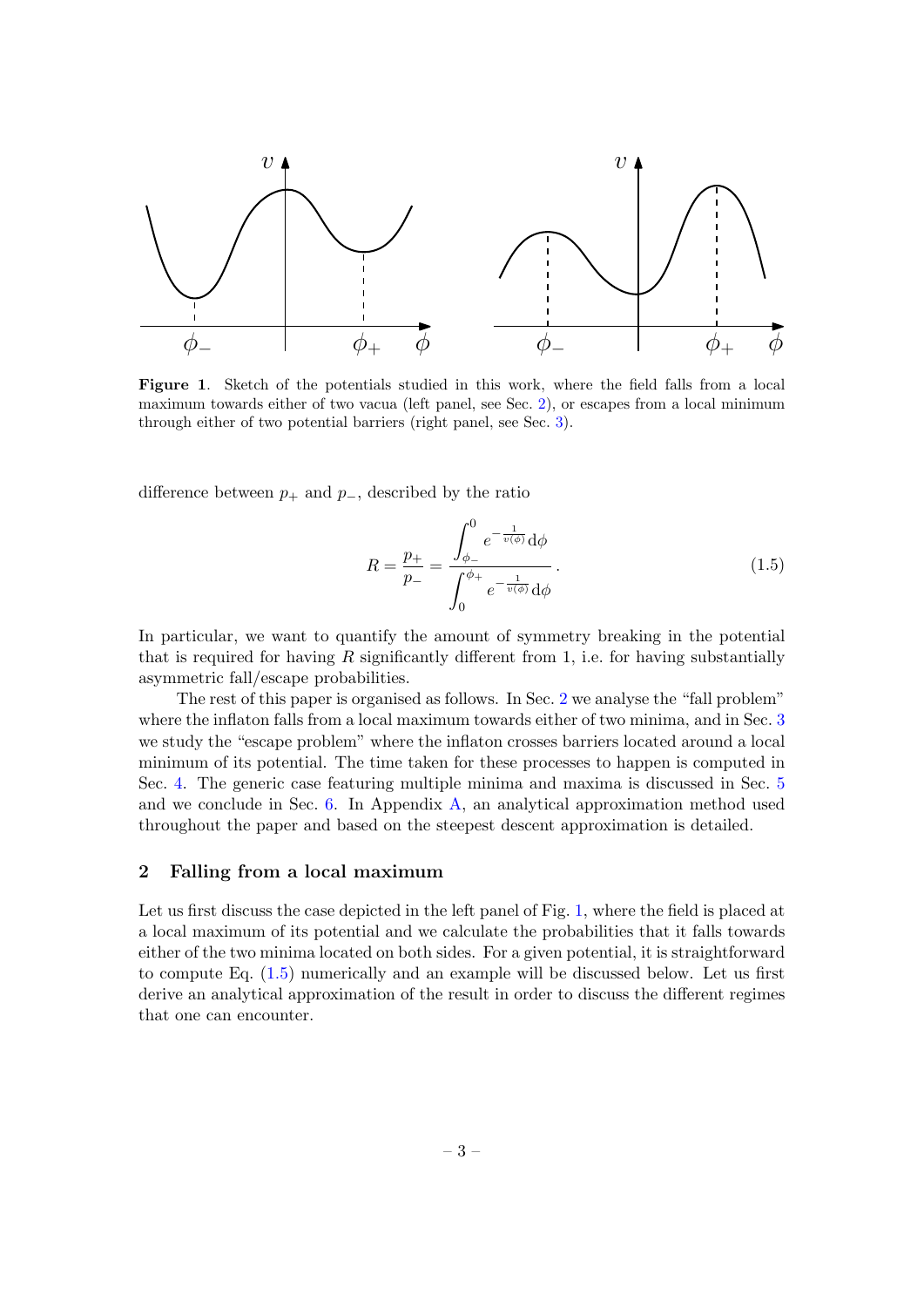#### <span id="page-4-0"></span>2.1 Steepest descent approximation

We consider the regime where, because of the exponential form (with large arguments) of the integrands in Eq.  $(1.5)$ , most of the contributions to the integrals come from the neighbourhood of the maximum of the potential. There, the argument of the exponential can be Taylor expanded, and for the denominator of R, this leads to

<span id="page-4-2"></span>
$$
\int_0^{\phi_+} \exp\left[\frac{-1}{v(\phi)}\right] d\phi = \int_0^{\phi_+} \exp\left[\frac{-1}{v(0)} + \frac{1}{2} \frac{v''(0)}{v(0)^2} \phi^2 + \frac{1}{3!} \frac{v'''(0)}{v(0)^2} \phi^3 + \ldots\right] d\phi. \tag{2.1}
$$

In this expression, we have used that the potential is maximal at  $\phi = 0$ , hence  $v'(0) =$ 0 and  $v''(0) < 0$ . The second term in the expansion, proportional to  $v''(0)$ , implies that most of the contribution to the integral comes from an interval of a few  $\Delta \phi$  =  $v(0)/\sqrt{v''(0)}$  centred around  $\phi = 0$ . For the Taylor series to be well behaved, the third term in the expansion, proportional to  $v'''(0)$ , should remain negligible until  $\phi = \pm \Delta \phi$ at least, which gives rise to the condition

<span id="page-4-4"></span>
$$
\frac{v(0)|v'''(0)|}{|v''(0)|^{3/2}} \ll 1.
$$
\n(2.2)

Then, if  $\phi_+ \gg \Delta \phi$ , the upper bound in the integral [\(2.1\)](#page-4-2) can be taken to infinity. This is the case if

<span id="page-4-3"></span>
$$
\frac{|v''(0)|}{v(0)^2}\phi_+^2 \gg 1.
$$
\n(2.3)

If these two conditions are satisfied, it is carefully shown in Appendix [A](#page-17-0) that the above integral can be approximated by

<span id="page-4-6"></span>
$$
\int_0^{\phi_+} \exp\left[\frac{-1}{v(\phi)}\right] d\phi \simeq \sqrt{\frac{\pi}{2}} \frac{v(0)e^{-\frac{1}{v(0)}}}{\sqrt{|v''(0)|}} \left[1 + \sqrt{\frac{2}{\pi}} \frac{v(0)v'''(0)}{3|v''(0)|^{3/2}}\right].
$$
 (2.4)

A similar calculation can be performed for the numerator of Eq. [\(1.5\)](#page-3-2) where only the sign in front of  $v'''(0)$  changes, and  $\phi_+$  has to be replaced with  $\phi_-$  in Eq. [\(2.3\)](#page-4-3). This gives rise to

<span id="page-4-5"></span>
$$
R \simeq 1 - \frac{2}{3} \sqrt{\frac{2}{\pi}} \frac{v(0)v'''(0)}{|v''(0)|^{3/2}}.
$$
\n(2.5)

One notices that the condition [\(2.2\)](#page-4-4) for which the approximation scheme is valid precisely guarantees that  $|R-1| \ll 1$ . This approximation therefore corresponds to a small symmetry breaking limit. Let us also remark that if the third derivative of the potential exactly vanishes at the top of the potential, then the leading contribution to  $R-1$  comes from the first non-vanishing odd derivative of the potential function at its maximum.

#### <span id="page-4-1"></span>2.2 Example

Let us illustrate the above considerations with an explicit example. In general, any potential  $v(\phi)$  with a local maximum at  $\phi = 0$  can be decomposed into an even part and an odd part around its maximum,

$$
v(\phi) = \bar{v}(\phi) + \epsilon \Delta v(\phi). \tag{2.6}
$$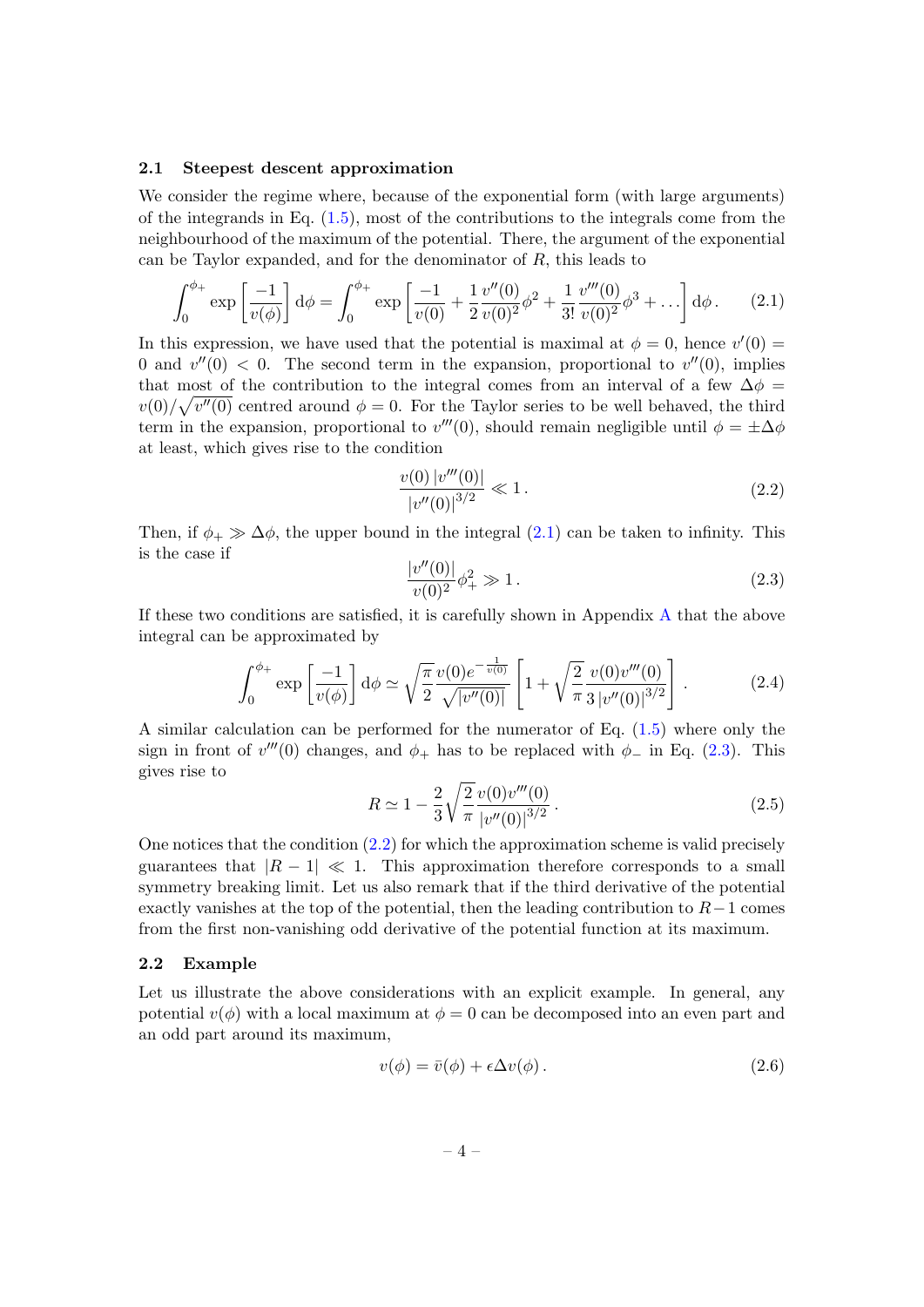

<span id="page-5-0"></span>Figure 2. Decay probability ratio  $R = p_{+}/p_{-}$  as a function of the symmetry-breaking parameter  $\epsilon$  for the model [\(2.8\)](#page-6-0). The blue line is computed numerically from Eq. [\(1.5\)](#page-3-2) and the black line corresponds to the steepest descent approximation [\(2.9\)](#page-6-1). The solid part of the curves correspond to when  $R < 1$  while the dashed part of the curves correspond to when  $R > 1$ . The different panels correspond to different regimes in parameter space. In the top left panel,  $\lambda > \bar{v}_0$  and in the top right panel,  $\bar{v}_0^{5/3} \ll \lambda \ll \bar{v}_0$ . In both cases, the steepest descent approximation is always valid (the curves cannot be distinguished by eye) and  $R$  is always close to one. In the bottom left panel,  $\bar{v}_0^2 \ll \lambda \ll \bar{v}_0^{5/3}$ , and when  $\epsilon$  is sufficiently large, R can substantially deviate from one and the steepest descent approximation breaks down. In the bottom right panel,  $\lambda \ll \bar{v}_0^2$  for which the approximation always breaks down and R can substantially deviate from one if  $\epsilon$  is large enough.

In this expression,  $\bar{v}(\phi)$  is an even function of  $\phi$  and  $\Delta v(\phi)$  is an odd function of  $\phi$  with vanishing derivative at the origin (such that  $\phi = 0$  is a local maximum of the potential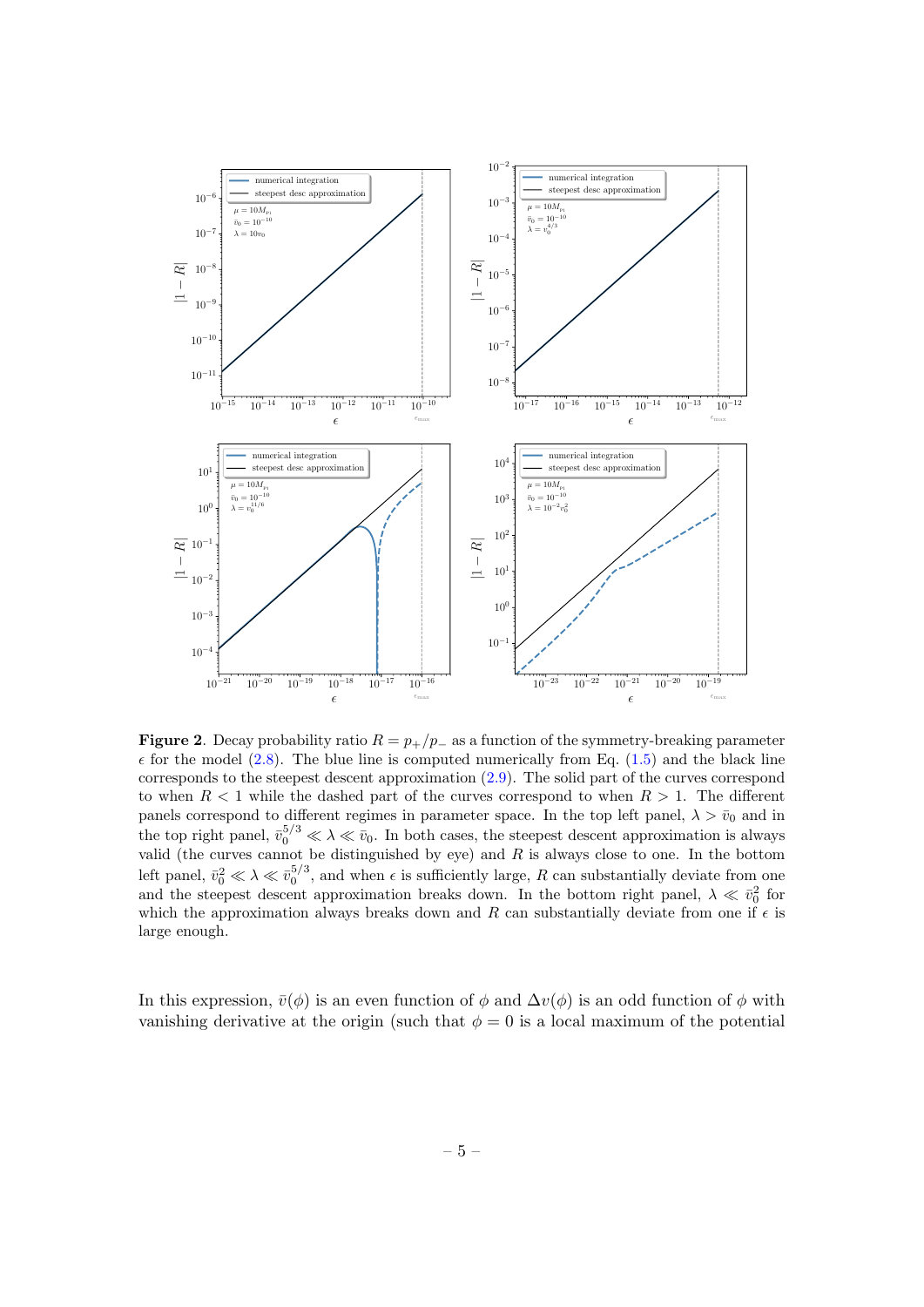function). With such a decomposition, Eq.  $(2.5)$  gives rise to

<span id="page-6-2"></span>
$$
R \simeq 1 - \frac{2}{3} \sqrt{\frac{2}{\pi}} \frac{\bar{v}(0) \Delta v'''(0)}{|\bar{v}''(0)|^{3/2}} \epsilon.
$$
 (2.7)

In order to check the validity of this analytical formula, for explicitness let us consider the case where  $\bar{v}$  is of the Mexican hat type with minima at  $\phi = \pm \mu$  and  $\Delta v$  is a cubic function,

<span id="page-6-0"></span>
$$
\bar{v}(\phi) = \lambda \left[ \left( \frac{\phi}{\mu} \right)^2 - 1 \right]^2 + \bar{v}_0, \qquad \Delta v(\phi) = \left( \frac{\phi}{\mu} \right)^3. \tag{2.8}
$$

The resulting potential has a local maximum at  $\phi = 0$  and two local minima at  $\phi_{\pm}/\mu =$  $\pm\sqrt{1+[3\epsilon/(8\lambda)]^2}-3\epsilon/(8\lambda)$ . Requiring that the potential is positive at these two minima yields an upper bound on  $\epsilon$  that we denote  $\epsilon_{\text{max}}$  and that depends on  $\lambda$  and  $\bar{v}_0$ . An explicit expression can be derived but we do not reproduce it here since it is not particularly illuminating. Let us simply notice that, when  $\bar{v}_0 \ll \lambda$ ,  $\epsilon_{\text{max}} \simeq \bar{v}_0$ , and when  $\bar{v}_0 \gg \lambda$ ,  $\epsilon_{\rm max} \simeq 4 (\lambda/3)^{3/4} v_0^{1/4}$ <sup>1/4</sup>. Slow roll also imposes that  $\mu \gg M_{\text{Pl}}$  and  $\lambda/\bar{v}_0 \ll \mu^2/M_{\text{Pl}}^2$ .

The integrals appearing in Eq. [\(1.5\)](#page-3-2) can be computed numerically and the result is displayed in Fig. [2,](#page-5-0) together with the approximation  $(2.7)$ , which gives rise to

<span id="page-6-1"></span>
$$
R \simeq 1 - \frac{\lambda + \bar{v}_0}{\lambda^{3/2}} \frac{\epsilon}{\sqrt{2\pi}}.
$$
\n(2.9)

The validity conditions for this approximation to hold are given by Eqs.  $(2.2)$  and  $(2.3)$ , namely the requirement that  $|R-1|$  computed with Eq. [\(2.9\)](#page-6-1) remains small and that

<span id="page-6-3"></span>
$$
\frac{\lambda}{\left(\lambda + \bar{v}_0\right)^2} \left(\frac{\phi_{\pm}}{\mu}\right)^2 \gg 1. \tag{2.10}
$$

Four different regimes need to be distinguished that correspond to the four panels in Fig. [2.](#page-5-0)

If  $\lambda \gg \bar{v}_0$ ,  $\epsilon_{\text{max}} \simeq \bar{v}_0$ , and according to Eq. [\(2.9\)](#page-6-1),  $R - 1 \simeq -\epsilon/\sqrt{2\pi\lambda}$  so  $|R - 1|$  <  $\overline{v}_0/\sqrt{2\pi\lambda} < \sqrt{\overline{v}_0/(2\pi)} \ll 1$ . Since  $\epsilon_{\text{max}} \simeq \overline{v}_0 < \lambda$ , one has  $\phi_{\pm} \simeq \pm \mu$ , and the second validity condition [\(2.10\)](#page-6-3) simply gives  $\lambda \ll 1$ , which is always satisfied. Therefore, R always remains close to one and the steepest descent approximation [\(2.9\)](#page-6-1) always provides an excellent fit to the full result, as can be checked on the top left panel of Fig. [2.](#page-5-0)

If  $\lambda \ll \bar{v}_0$ , Eq. [\(2.9\)](#page-6-1) gives rise to  $R - 1 \simeq -\bar{v}_0 \epsilon / (\lambda^{3/2} \sqrt{2\pi})$ . Since  $\epsilon_{\text{max}} \simeq$  $4(\lambda/3)^{3/4}\bar{v}_0^{1/4}$  $\frac{1}{4}$  in that case, this leads to  $R-1 \simeq -4/\sqrt{2\pi}(3\lambda)^{-3/4} \bar{v}_{0}^{5/4}$  $\int_0^{5/4} \epsilon / \epsilon_{\text{max}}$ , which implies that R can substantially deviate from one only when  $\lambda \ll \bar{v}_0^{5/3}$  $\int_0^{5/5}$ . Let us also notice that since  $\epsilon_{\text{max}} \gg \lambda$  in that case,  $\phi_+/\mu \simeq [\lambda/(3\bar{v}_0)]^{1/4}$  when  $\epsilon = \epsilon_{\text{max}}$ . The second validity condition [\(2.10\)](#page-6-3) thus also gives  $\lambda \gg \bar{v}_0^{5/3}$  $\epsilon_0^{0.0}$ . When  $\epsilon = 0$  on the other hand  $\phi_{\pm} = \pm \mu$  and it simply gives  $\lambda \gg \bar{v}_0^2$ . We have therefore three possibilities. If  $\bar{v}_0^{5/3} \ll \lambda \ll \bar{v}_0$ , R always remains close to one and the steepest descent approximation always works. This corresponds to the top right panel in Fig. [2.](#page-5-0) If  $\bar{v}_0^2 \ll \lambda \ll \bar{v}_0^{5/3}$  $b_0^{(0)}, R$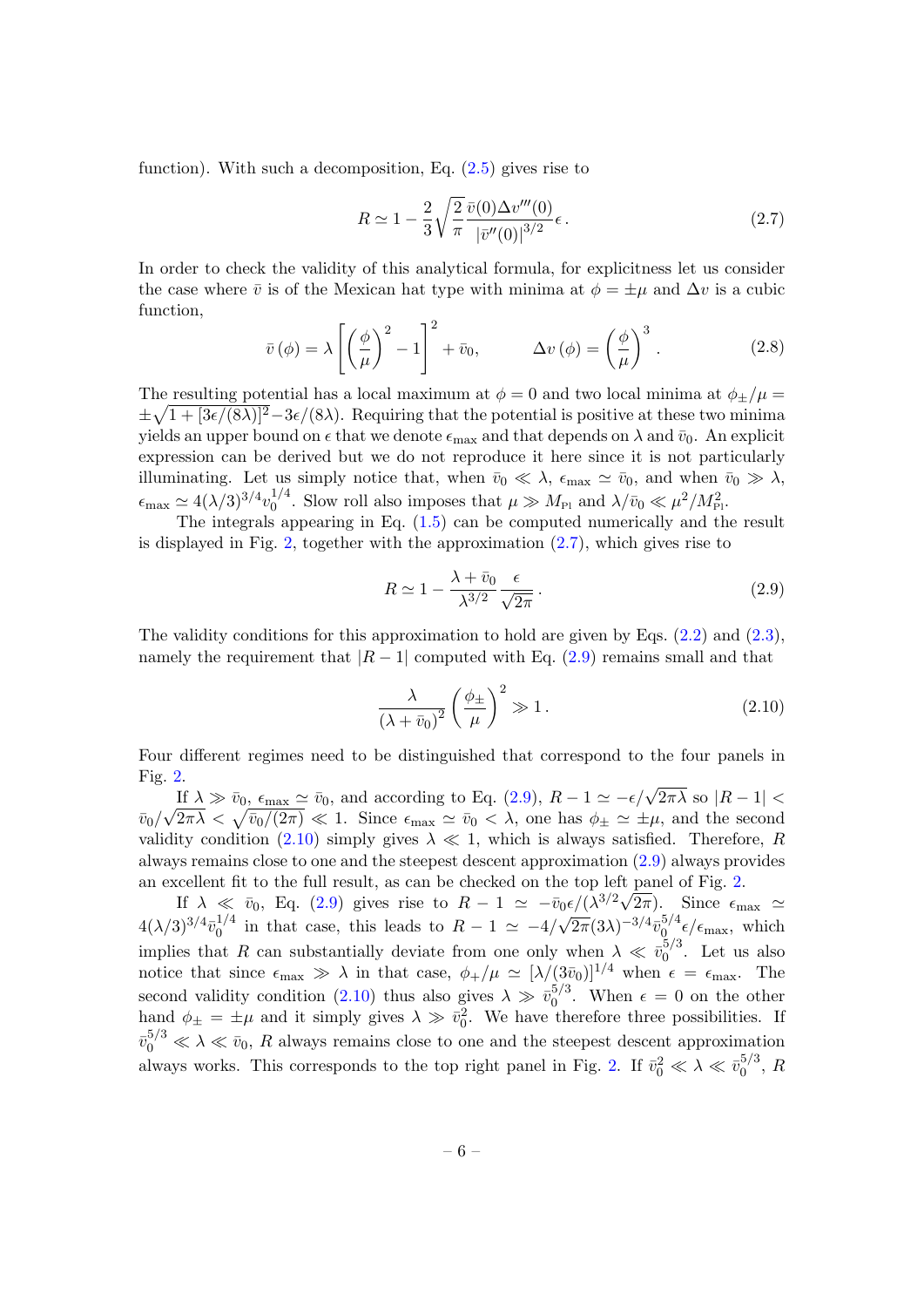can substantially deviate from one and the steepest descent approximation breaks down only if  $\epsilon$  is large enough. This is the case displayed in the bottom left panel of Fig. [2](#page-5-0) where one can check that indeed, when  $\epsilon$  is large enough,  $R - 1$  can become sizeable (and even changes sign). Finally, if  $\lambda \ll \bar{v}_0^2$ , the second validity condition [\(2.3\)](#page-4-3) for the steepest descent approximation always breaks down. This case is shown in the bottom right panel of Fig. [2](#page-5-0) where one can see that  $|R-1|$  can be large if  $\epsilon$  is large enough, and that the steepest descent approximation does not even correctly predict the sign of  $R-1$ .

In summary, we find that unless  $\lambda \ll \bar{v}_0^{5/3}$  $_{0}^{5/5}$ , no substantial asymmetry in the decay channels can be obtained in this model, and our steepest descent approximation always works. Let us stress that  $\lambda \ll \bar{v}_0^{5/3}$  $_{0}^{5/5}$  corresponds to an extremely flat potential where the relative difference between its minimal ( $\sim \bar{v}_0$ ) and maximal  $(\bar{v}_0 + \lambda)$  values does not exceed  $\bar{v}_0^{3/2} \ll 1$ .

#### <span id="page-7-0"></span>3 Escaping from a local minimum

Let us now discuss the case depicted in the right panel of Fig. [1,](#page-3-1) where the field is placed at a local minimum of its potential and escapes through one of the two potential barriers located on both sides. As in the previous section, we first make use of the steepest descent approximation to derive an analytical estimate of the ratio between the two tunnelling probabilities, before studying one numerical example in more details.

# <span id="page-7-1"></span>3.1 Steepest descent approximation

As in Sec. [2.1,](#page-4-0) we consider the regime where, because of the exponential form of the integrands in Eq. [\(1.5\)](#page-3-2) and because of their large negative arguments, most of the contributions to the integrals come from the neighbourhood of the maxima of the potential. There, the argument of the exponential can be Taylor expanded, and after changing the integration variable to  $\chi = \phi_+ - \phi$  in the denominator of R, this leads to

<span id="page-7-2"></span>
$$
\int_0^{\phi_+} \exp\left[\frac{-1}{v(\phi)}\right] d\phi = \int_0^{\phi_+} \exp\left[\frac{-1}{v(\phi_+)} + \frac{1}{2} \frac{v''(\phi_+)}{v(\phi_+)^2} \chi^2 + \frac{1}{3!} \frac{v'''(\phi_+)}{v(\phi_+)^2} \chi^3 + \ldots\right] d\chi.
$$
\n(3.1)

In this expression, we have used the fact that since  $\phi_+$  is a local maximum of the potential,  $v'(\phi_+) = 0$ . The second term in the expansion, proportional to  $v''(\phi_+)$ , implies that most of the contribution to the integral comes from an interval of a few  $\Delta \chi = v(\phi_+) / \sqrt{v''(\phi_+)}$  centred around 0. For the Taylor series to be well behaved, the third term in the expansion, proportional to  $v'''(0)$ , should remain negligible until  $\chi = \Delta \chi$  at least, which gives rise to the condition

<span id="page-7-3"></span>
$$
\frac{v(\phi_+) |v'''(\phi_+)|}{|v''(\phi_+)|^{3/2}} \ll 1.
$$
\n(3.2)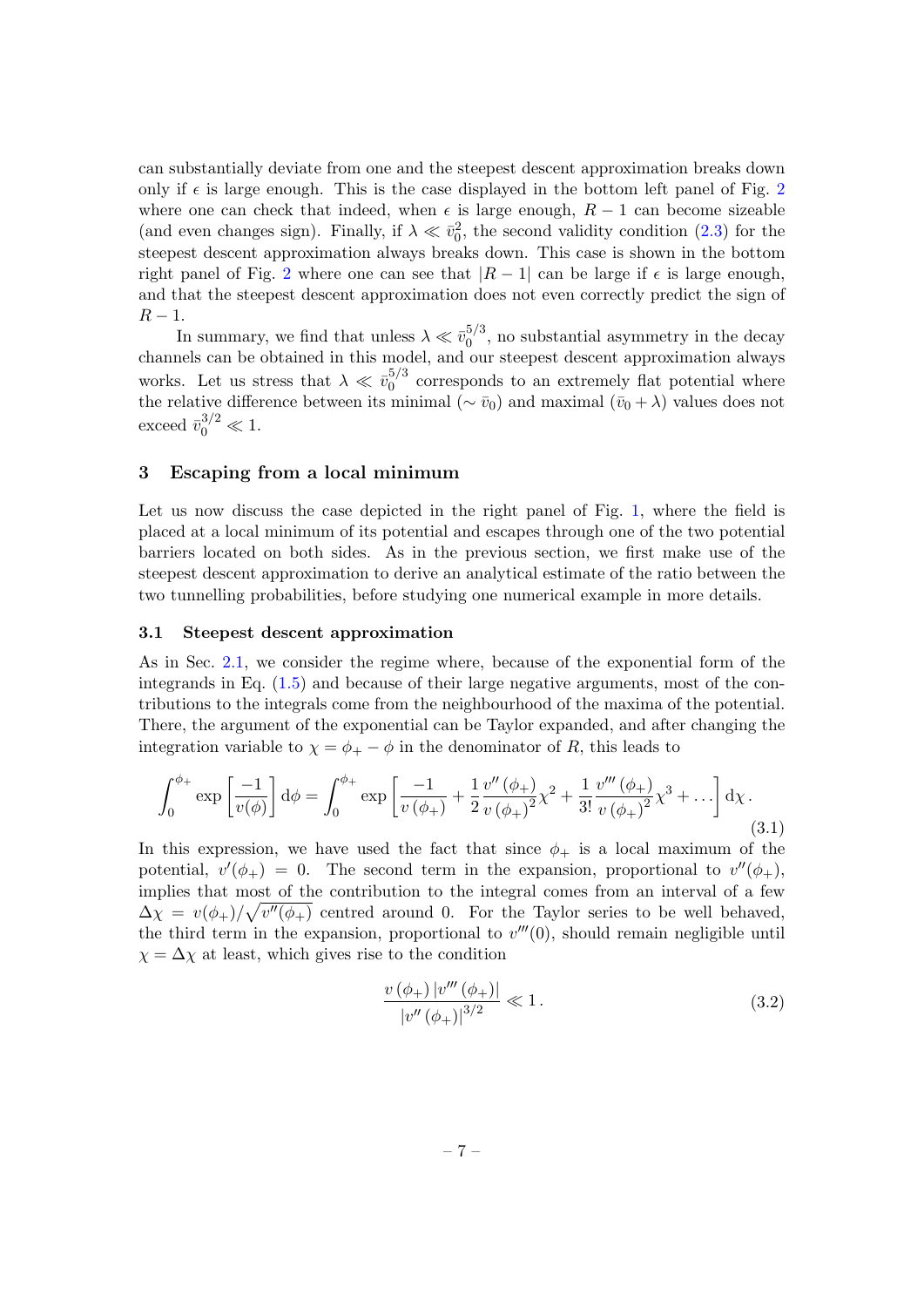Then, if  $\phi_+ \gg \Delta \phi$ , the upper bound in the integral [\(3.1\)](#page-7-2) can be taken to infinity. This is the case if

<span id="page-8-2"></span>
$$
\frac{|v''(\phi_+)|}{v(\phi_+)^2} \phi_+^2 \gg 1.
$$
\n(3.3)

If these two conditions are satisfied, it is shown in Appendix [A](#page-17-0) that the above integral can be approximated by

<span id="page-8-1"></span>
$$
\int_0^{\phi_+} \exp\left[\frac{-1}{v(\phi)}\right] d\phi = \sqrt{\frac{\pi}{2}} \frac{v(\phi_+) e^{-\frac{1}{v(\phi_+)}}}{\sqrt{|v''(\phi_+)|}},
$$
\n(3.4)

which is of course similar to Eq.  $(2.4)$  if one evaluates the potential and its derivatives at  $\phi_+$  instead of 0, except that the leading-order result is enough here since it is already asymmetric. For the numerator of Eq.  $(1.5)$ , a similar calculation can be performed, where  $\phi_+$  simply has to be replaced by  $\phi_-$  in Eqs. [\(3.2\)](#page-7-3)-[\(3.4\)](#page-8-1). For the ratio of the two tunnelling probabilities, this gives rise to

<span id="page-8-3"></span>
$$
R \simeq \sqrt{\frac{v''\left(\phi_{+}\right)}{v''\left(\phi_{-}\right)}} \frac{v\left(\phi_{-}\right)}{v\left(\phi_{+}\right)} \exp\left[\frac{1}{v\left(\phi_{+}\right)} - \frac{1}{v\left(\phi_{-}\right)}\right].
$$
 (3.5)

Contrary to Sec. [2,](#page-3-0) one can see that the consistency conditions [\(3.2\)](#page-7-3) and [\(3.3\)](#page-8-2) do not a priori prevent  $R$  from being much different from one here. Since the rescaled potential  $(1.3)$  has to be much smaller than one, the order of magnitude of R is mostly determined by the exponential term,  $R \sim e^{1/v(\phi_+) - 1/v(\phi_-)}$ . This expression is consistent with the intuition that the system is more likely to escape through the shorter barrier.

#### <span id="page-8-0"></span>3.2 Example

In order to further illustrate the difference with the setup studied in Sec. [2,](#page-3-0) let us introduce a symmetry broken potential analogous to the one of Sec. [2.2,](#page-4-1) made of an inverted Mexican hat even part and of a cubic odd part,

<span id="page-8-4"></span>
$$
v = \bar{v} + \epsilon \Delta v = -\lambda \left[ \left( \frac{\phi}{\mu} \right)^2 - 1 \right]^2 + \bar{v}_0 + \epsilon \left( \frac{\phi}{\mu} \right)^3.
$$
 (3.6)

This potential has a local minimum at  $\phi = 0$  where  $v(0) = \bar{v}_0 - \lambda$  and two local maxima at  $\phi_{\pm}/\mu = \pm \sqrt{1 + [3\epsilon/(8\lambda)]^2} + 3\epsilon/(8\lambda)$ . For the potential to be positive in the range  $[\phi_-, \phi_+]$  under consideration, one simply has to impose  $\lambda < \bar{v}_0$ , otherwise there is no upper bound on  $\epsilon$  apart from the slow-roll condition  $\epsilon < \epsilon_{\text{max}} = (\bar{v}_0 - \lambda) \mu^3 / M_{\text{Pl}}^3$ . Slow roll further imposes  $\mu \gg M_{\text{Pl}}$  and  $\lambda/\bar{v}_0 \ll \mu^2/M_{\text{Pl}}^2$ . With this potential, the steepest descent approximation, Eq. [\(3.5\)](#page-8-3), gives rise to

<span id="page-8-5"></span>
$$
R \simeq \frac{512\bar{v}_0\lambda^3 + 27\epsilon^4 + 288\epsilon^2\lambda^2 - \epsilon (9\epsilon^2 + 64\lambda^2)^{3/2}}{512\bar{v}_0\lambda^3 + 27\epsilon^4 + 288\epsilon^2\lambda^2 + \epsilon (9\epsilon^2 + 64\lambda^2)^{3/2}} \sqrt{1 + \frac{3\epsilon (3\epsilon + \sqrt{9\epsilon^2 + 64\lambda^2})}{32\lambda^2}}
$$
\n
$$
\times \exp\left[\frac{-\epsilon (9\epsilon^2 + 64\lambda^2)^{3/2}}{27\epsilon^4 (\bar{v}_0 - \lambda) + 288\bar{v}_0\epsilon^2\lambda^2 + 256(\bar{v}_0^2 - \epsilon^2)\lambda^3}\right].
$$
\n(3.7)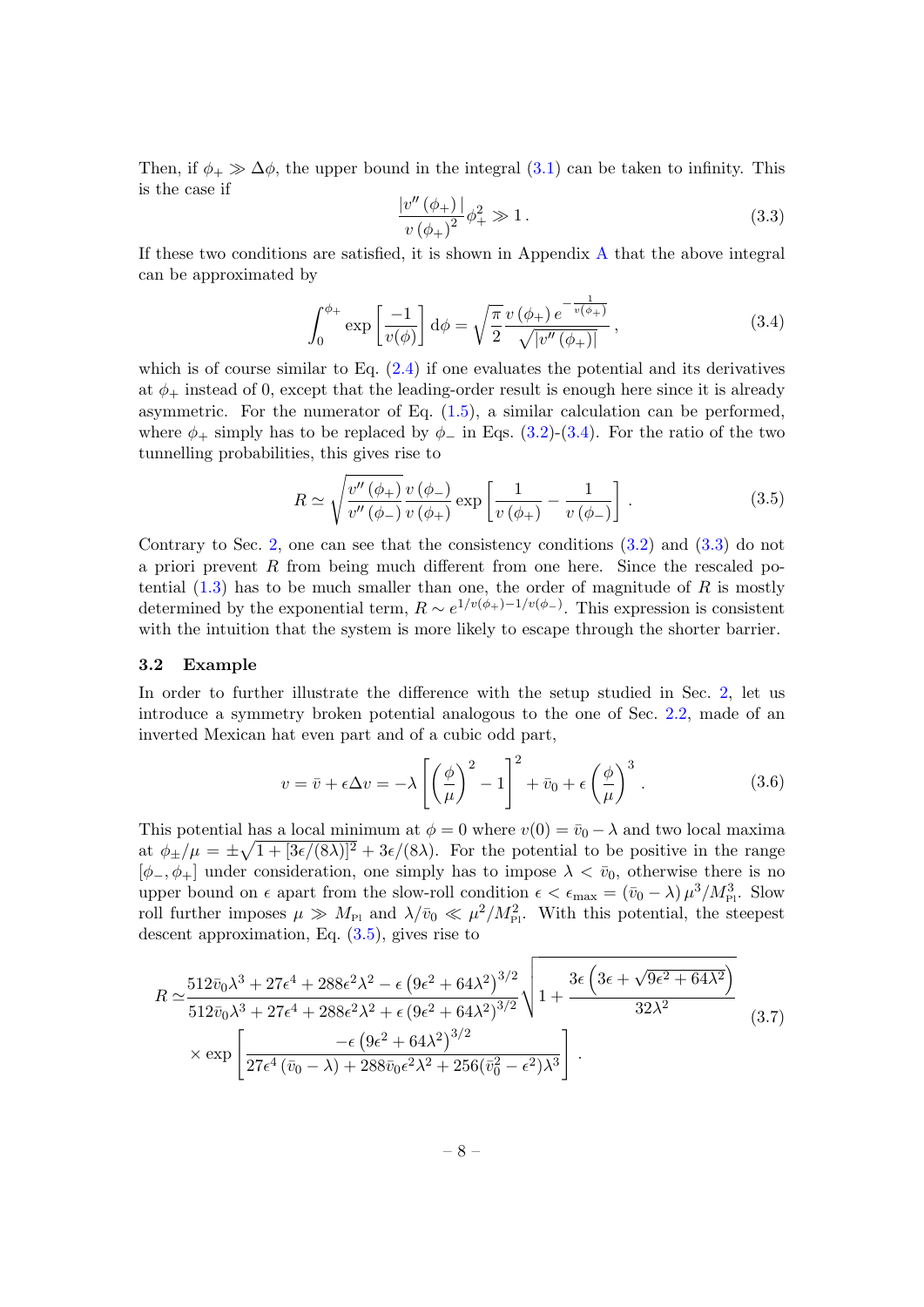

<span id="page-9-1"></span>**Figure 3.** Decay probability ratio  $R = p_{+}/p_{-}$  as a function of the symmetry-breaking parameter  $\epsilon$  for the model [\(3.6\)](#page-8-4). The blue line is computed numerically from Eq. [\(1.5\)](#page-3-2) and the black line corresponds to the steepest descent approximation [\(3.7\)](#page-8-5). The solid part of the curves correspond to when  $R > 1$  while the dashed part of the curves correspond to when  $R < 1$ . The different panels correspond to different regimes in parameter space. In the left panel,  $\lambda < \bar{v}_0^2$  and the steepest descent approximation breaks down at  $\epsilon < \bar{v}_0^2$ . In the right panel,  $\lambda > \bar{v}_0^2$  and the steepest descent approximation always holds. In both cases,  $R$  significantly differs from one when  $\epsilon > \bar{v}_0^2$ . Notice that the (absolute value of the) logarithm of R itself is displayed with a logarithmic scale.

In order to make this expression more explicit, it can be expanded in the small  $\epsilon$  limit where one gets

<span id="page-9-0"></span>
$$
R|_{\epsilon \ll \lambda} \sim e^{-\frac{2\epsilon}{v_0^2}}.
$$
\n(3.8)

This shows that, unless the symmetry breaking parameter is tiny  $\epsilon \ll v_0^2$ , the tunnelling probabilities are highly asymmetric.

The small  $\epsilon$  limit can also be written for the generic even/odd decomposition of the potential given in the first equality of Eq.  $(3.6)$ , since at leading order in  $\epsilon$  the maximas are displaced according to  $\phi_{\pm} \simeq \pm \mu \mp \epsilon \Delta v(\mu) / \bar{v}''(\mu)$ . This gives  $v(\phi_{\pm}) \simeq \bar{v}(\mu) \pm \epsilon \Delta v(\mu)$ , hence  $R \sim e^{-2\epsilon \Delta v(\mu)/\bar{v}^2(\mu)}$ , which is of course consistent with Eq. [\(3.8\)](#page-9-0).

The validity conditions  $(3.2)$  and  $(3.3)$  for the steepest descent approximation can also be verified. With the restrictions on parameters mentioned above, one can check that the first condition is always satisfied, and the second one is violated only if both  $\lambda$  and  $\epsilon$  are smaller than  $\bar{v}_0^2$ . This gives rise to two regimes displayed in the two panels of Fig. [3.](#page-9-1) If  $\lambda \ll \bar{v}_0^2$ , the steepest descent approximation is only valid for  $\epsilon \gg \bar{v}_0^2$ . This corresponds to the left panel in Fig. [3.](#page-9-1) If  $\lambda \gg \bar{v}_0^2$ , the steepest descent approximation is always valid, and this corresponds to the right panel in Fig. [3.](#page-9-1)

Interestingly, one notices that in the case  $\lambda \ll \bar{v}_0^2$ , the condition on  $\epsilon$  for the steepest descent approximation to hold,  $\epsilon > \bar{v}_0^2$ , is precisely the one such that  $R < 1$  according to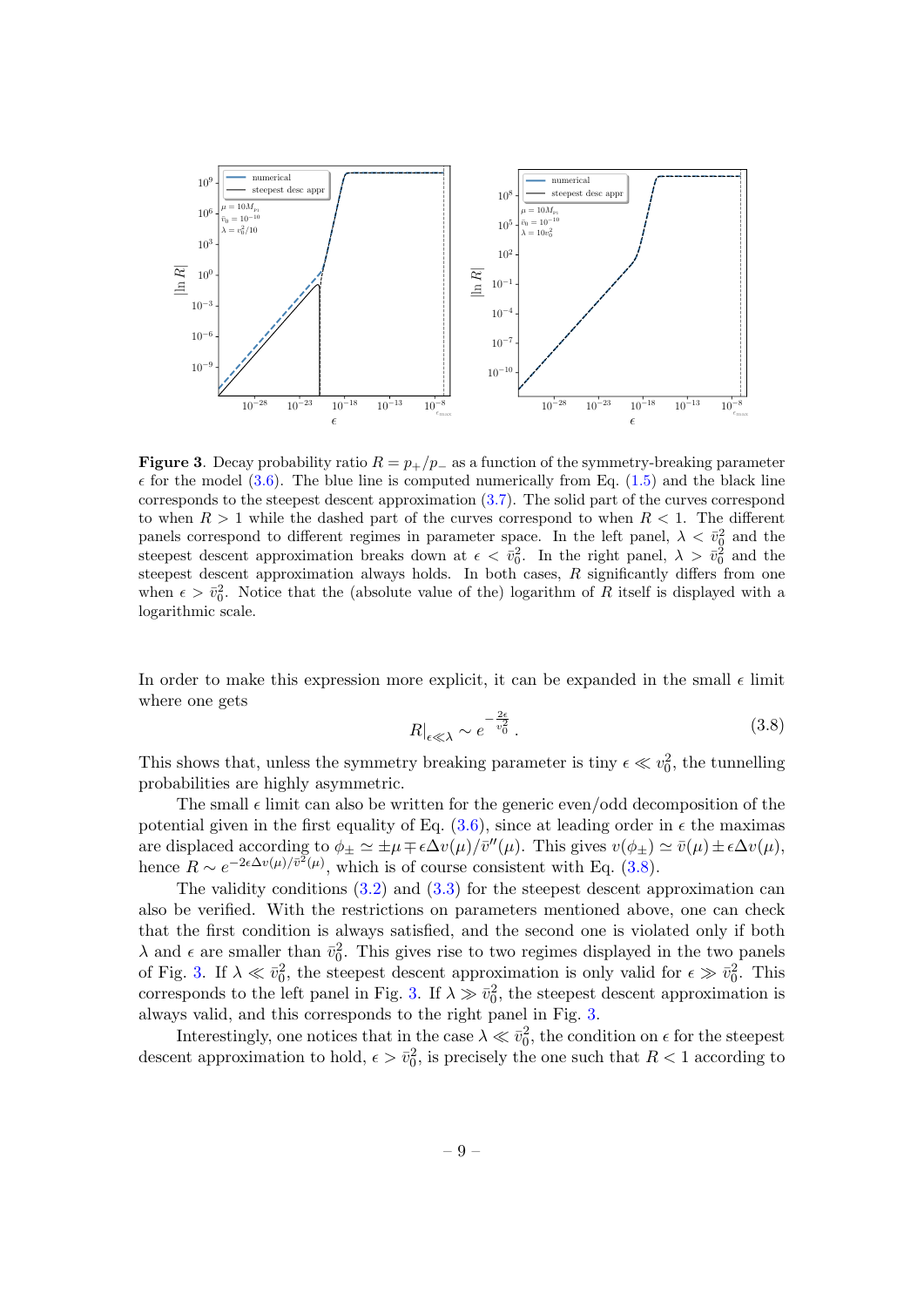Eq. [\(3.8\)](#page-9-0). This shows that the steepest descent approximation is always valid to describe probability ratios away from one. In particular, the large  $\epsilon$  limit,  $R|_{\epsilon \gg \lambda} \sim e^{-1/(\bar{v}_0 - \lambda)}$ , is always correctly reproduced in Fig. [3.](#page-9-1)

# <span id="page-10-0"></span>4 Decay rate

In the two previous sections, we have calculated the relative probabilities to reach either of two potential minima starting from a local maximum, and to tunnel through either of two potential barriers from a local minimum. We now study the typical time required for this to happen. In Ref. [\[45\]](#page-24-3), first passage time techniques are employed to show that the mean number of e-folds  $\langle \mathcal{N} \rangle(\phi)$  required to reach either  $\phi_-$  or  $\phi_+$  starting from the initial field value  $\phi$ , obeys the differential equation

<span id="page-10-4"></span>
$$
v \langle \mathcal{N} \rangle''(\phi) - \frac{v'}{v} \langle \mathcal{N} \rangle'(\phi) = -\frac{1}{M_{\rm Pl}^2},\tag{4.1}
$$

with boundary conditions  $\langle \mathcal{N} \rangle (\phi_-) = \langle \mathcal{N} \rangle (\phi_+) = 0$ . This equation has the same structure as Eq.  $(1.2)$ , the only difference being the non-vanishing right-hand side. It can be solved as [\[45\]](#page-24-3)

<span id="page-10-2"></span>
$$
\langle \mathcal{N} \rangle \left( \phi \right) = \int_{\phi_{-}}^{\phi} \frac{\mathrm{d}x}{M_{\text{Pl}}} \int_{x}^{\bar{\phi}(\phi_{-}, \phi_{+})} \frac{\mathrm{d}y}{M_{\text{Pl}}} \frac{1}{v \left( y \right)} \exp \left[ \frac{1}{v \left( y \right)} - \frac{1}{v \left( x \right)} \right], \tag{4.2}
$$

where  $\bar{\phi}(\phi_-, \phi_+)$  is an integration constant that is implicitly set through the boundary condition  $\langle N \rangle (\phi_+) = 0$ . Alternatively, an explicit formula that does not rely on implicit integration constants is given by [\[45\]](#page-24-3)

<span id="page-10-3"></span>
$$
\langle \mathcal{N} \rangle \left( \phi \right) = \int_{\phi_{-}}^{\phi_{+}} \frac{\mathrm{d}x}{M_{\text{Pl}}} \int_{x}^{\phi_{+}} \frac{\mathrm{d}y}{M_{\text{Pl}}} \frac{1}{v \left( x \right)} \exp \left[ \frac{1}{v \left( x \right)} - \frac{1}{v \left( y \right)} \right] \left[ \theta \left( y - \phi \right) - p_{-} \left( \phi \right) \right], \quad (4.3)
$$

where  $\theta(y - \phi) = 1$  if  $y > \phi$  and 0 otherwise, and the function  $p_-(\phi)$  has been given in Eq.  $(1.4)$ . One can check that both Eqs.  $(4.2)$  and  $(4.3)$  satisfy Eq.  $(4.1)$  and its boundary conditions.

#### <span id="page-10-1"></span>4.1 Escaping from a local minimum

Let us investigate the case depicted in the right panel of Fig. [1](#page-3-1) and studied in Sec. [3](#page-7-0) first, since it will allow us to discuss the case of the left panel of Fig. [1](#page-3-1) afterwards. We again make use of the steepest descent approximation, starting from Eq. [\(4.3\)](#page-10-3) that we evaluate at  $\phi = 0$ . For the integral over y, over the integration range the potential has a local maximum at  $\phi_+$  and another one at x only if  $x < 0$ . The dominant contributions to the integral over  $y$  are thus given by

$$
\int_{x}^{\phi_{+}} \mathrm{d}y e^{-\frac{1}{v(y)}} \left[ \theta \left( y \right) - p_{-} \right] \simeq (1 - p_{-}) \int_{\phi_{+} - \cdots}^{\phi_{+}} \mathrm{d}y e^{-\frac{1}{v(y)}} - \theta (-x) p_{-} \int_{x}^{x + \cdots} \mathrm{d}y e^{-\frac{1}{v(y)}} . \tag{4.4}
$$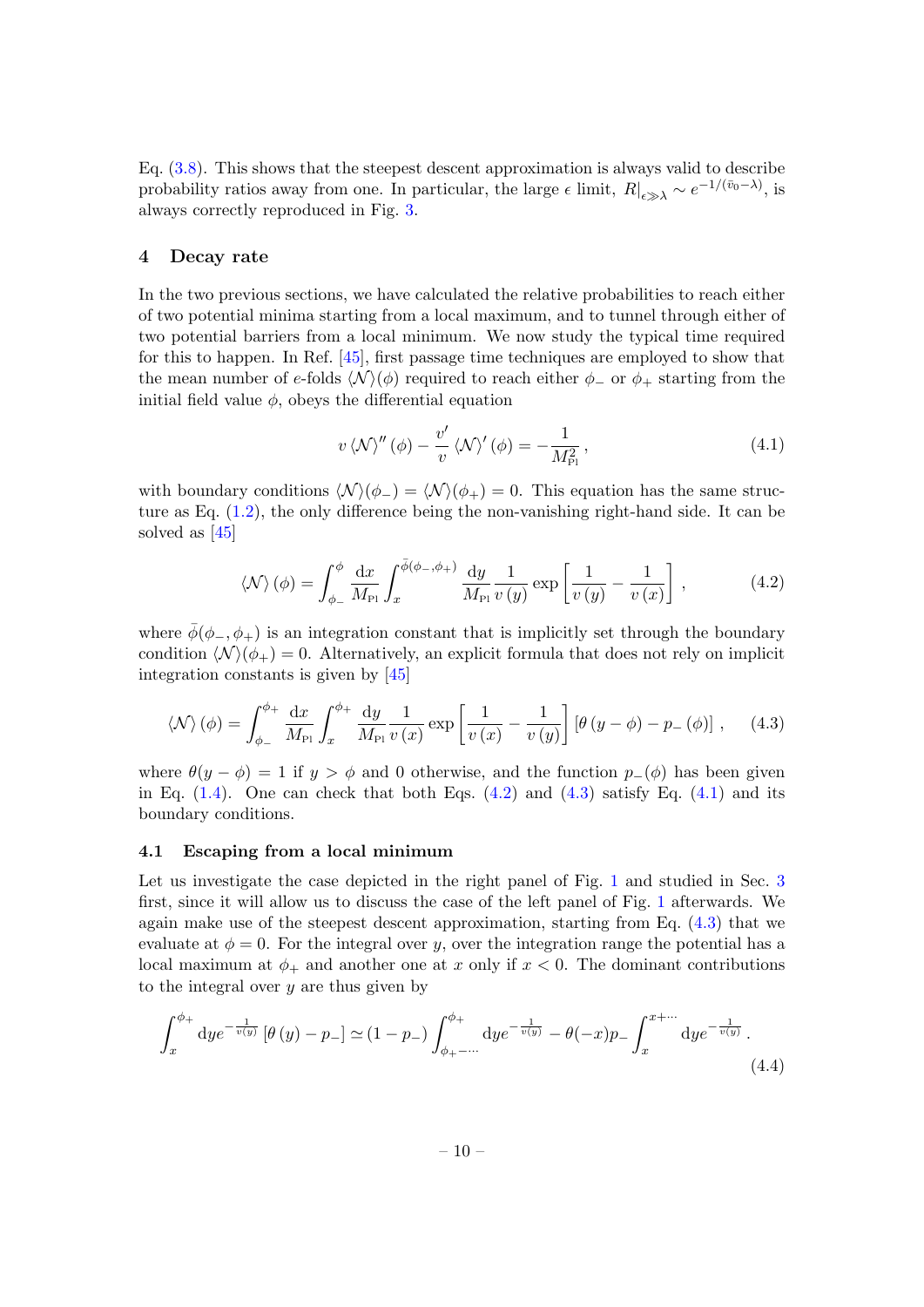In this expression,  $\int_{\phi_{+}}^{\phi_{+}}$  means that the integration is performed in the left neighbourhood of  $\phi_+$ , and similarly for  $\int_x^{x+\cdots}$ . Since  $\phi_+$  is a local maximum of the potential, the first integral can be carried out using the techniques explained in Appendix [A.](#page-17-0) The second integral can be performed in a similar manner, the only difference being that since x is not a local maximum of the potential in general, terms involving  $v'(x)$  also have to be taken into account and one obtains

<span id="page-11-0"></span>
$$
\int_{x}^{\phi_{+}} \mathrm{d}y e^{-\frac{1}{v(y)}} \left[\theta\left(y\right) - p_{-}\right] \simeq (1 - p_{-}) \sqrt{\frac{\pi}{2}} \frac{v\left(\phi_{+}\right)}{\sqrt{|v''\left(\phi_{+}\right)|}} e^{-\frac{1}{v\left(\phi_{+}\right)}} \n- \theta(-x) p_{-} \sqrt{\frac{\pi}{2}} \frac{v\left(x\right)}{\sqrt{|v''\left(x\right)|}} e^{-\frac{1}{v(x)}} \frac{\int \left[\frac{-v'(x)/v^{2}(x)}{\sqrt{2v'^{2}(x)/v^{3}(x) - 2v''(x)/v^{2}(x)}}\right]}{\sqrt{1 - \frac{v'^{2}(x)}{v(x)v''(x)}}},
$$
\n(4.5)

where  $f(z) \equiv \text{erfc}(z)e^{z^2}$  is such that  $f(z) < 1$  for  $z > 0$ , erfc being the complementary error function. The integral over  $x$  can then be performed. Since the first term in Eq.  $(4.5)$ does not depend on x, when integrated over x it yields  $\int_{\phi_-}^{\phi_+} dx e^{1/v(x)}/v(x) dx$ . Because of the different sign in the exponential, this time the integrand is maximal when the potential is minimal, i.e. around  $x = 0$ . Still, the same steepest descent approximation as previously employed can be used and one obtains  $\int_{\phi_-}^{\phi_+} dx e^{1/v(x)}/v(x) dx \simeq \sqrt{2\pi/v''(0)} e^{1/v(0)}$ . For the second term, once multiplied by  $e^{1/v(x)}/v(x)$  it gives a contribution to the integrand of order  $1/\sqrt{|v''|}$ , which is negligible compared to the one from the first term. It can therefore be neglected, and recalling that  $1 - p_+ = p_+$ , one obtains

$$
\langle \mathcal{N} \rangle \simeq \frac{\pi v \, (\phi_+) \, p_+}{M_{\rm Pl}^2 \sqrt{v'' \, (0) \, |v'' \, (\phi_+)|}} e^{\frac{1}{v(0)} - \frac{1}{v(\phi_+)}} \,. \tag{4.6}
$$

The probability  $p_+$  can also be approximated with the steepest descent approxi-mation, as was already done in Sec. [3.1,](#page-7-1) see Eq.  $(3.5)$  where  $p_{+}$  is given in terms of R simply by  $p_+ = R/(1 + R)$ . This finally gives rise to

<span id="page-11-1"></span>
$$
\langle \mathcal{N} \rangle \simeq \frac{\pi e^{\frac{1}{v(0)}}}{\frac{M_{\rm Pl}^2 \sqrt{v''(0) \, |v''(\phi_+)|}}{v(\phi_+)} e^{\frac{1}{v(\phi_+)} + \frac{M_{\rm Pl}^2 \sqrt{v''(0) \, |v''(\phi_-)|}}{v(\phi_-)} e^{\frac{1}{v(\phi_-)}}}.
$$
(4.7)

This expression is invariant under exchanging  $\phi_+$  and  $\phi_-$ , which is consistent. One can also check that in the case of a symmetric potential, one obtains  $\langle N \rangle$  =  $\pi v(\phi_+)e^{1/v(0)-1/v(\phi_+)}/(2M_{\rm Pl}^2\sqrt{v''(0)|v''(\phi_+)|})$ . The same expression can be derived by performing the steepest descent approximation in Eq. [\(4.2\)](#page-10-2), where the integration constant simply reads  $\bar{\phi} = 0$  for a symmetric potential. Since the rescaled potential has to be much smaller than one, the order of magnitude of  $\langle N \rangle$  is set by the exponential term  $\langle N \rangle \sim e^{1/v(0)-1/v(\phi_+)}$ , and can be very large as soon as the relative height of the potential barrier,  $\Delta v/v(0)$ , is not smaller than the rescaled potential itself  $v(0)$ .

In the opposite case of a strongly asymmetric potential, say  $v(\phi_-) \gg v(\phi_+),$ Eq. [\(4.7\)](#page-11-1) boils down to  $\langle N \rangle = \pi v(\phi_+)e^{1/v(0)-1/v(\phi_+)}/(M_{\rm Pl}^2\sqrt{v''(0)|v''(\phi_+)|})$ , which is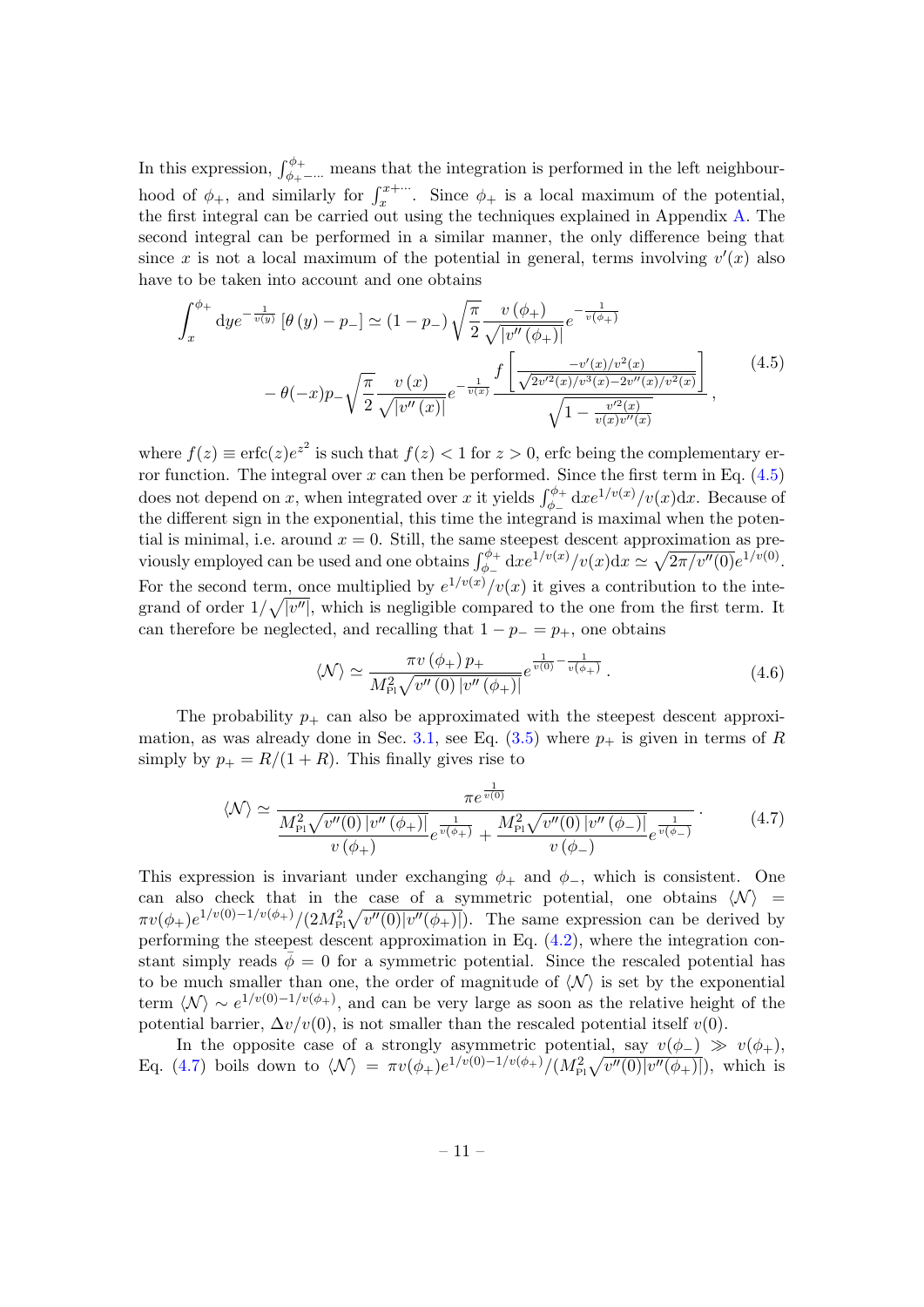exactly two times the expression obtained for a symmetric potential. In this limit indeed, all stochastic realisations escape through the shorter potential barrier, and the decay time is simply doubled.

This expression gives rise to a decay rate,  $\Gamma_{\phi_0 \to \phi_{\pm}} \sim 1/\langle \mathcal{N} \rangle \propto e^{1/v(\phi_{\pm})-1/v(\phi_0)},$  that is consistent with the one obtained by Hawking and Moss  $[53]$ <sup>[1](#page-12-0)</sup>. Let us also notice that, with the above expressions, the ratio of the two decay rates,  $\Gamma_{\phi_0 \to \phi_+}/\Gamma_{\phi_0 \to \phi_-}$  (that is independent of whether  $N$  or  $t$  is used as the time variable, see footnote [1\)](#page-12-1), is exactly identical to the decay probability ratio  $R = p_{+}/p_{-}$  derived in Eq. [\(3.5\)](#page-8-3) (that is also independent of the choice of time variable, see footnote [1\)](#page-12-1). This ratio therefore provides a generic description of the asymmetry between the two decay channels.

It is notable that the Hawking-Moss decay rate depends on the values of the potential and its derivatives only at the end points, and not on the detailed shape of the potential in between. Our approach sheds some light on this: In general, all quantities like R,  $p_{\pm}$  and  $\langle N \rangle$  depend on the shape of the potential; see for example Eq. [\(1.5\)](#page-3-2). However, due to the exponential sensitivity of these quantities to the shape of the potential in the neighbourhood of the extrema, under the steepest descent approximation conditions [\(3.2\)](#page-7-3) and [\(3.3\)](#page-8-2), the dominant contribution to the relevant integrals comes from these neighbourhoods. If the steepest descent approximation is violated, as explained in the example of Subsection [3.2](#page-8-0) (see the left panel of Fig. [3\)](#page-9-1), then the Hawking-Moss

<span id="page-12-2"></span>
$$
\frac{\mathrm{d}\tilde{\phi}}{\mathrm{d}t} = -\frac{V'}{3H} + \frac{H^{3/2}}{2\pi}\xi\,(t) \;, \tag{4.8}
$$

where  $\xi(t)$  is a white Gaussian noise that is now normalised with respect to t, i.e.  $\langle \xi(t)\xi(t') \rangle = \delta(t-t')$ . Here we use the notation  $\phi$  to stress the fact that  $\phi$  in Eq. [\(4.8\)](#page-12-2) does not describe the same stochastic process as  $\phi$  in Eq. [\(1.1\)](#page-1-1). For the boundary crossing probabilities, Eq. [\(4.8\)](#page-12-2) gives rise to the same equation [\(1.2\)](#page-2-1) as the one obtained from Eq. [\(1.1\)](#page-1-1), hence the results of Secs. [2](#page-3-0) and [3](#page-7-0) with the number of e-folds still apply if cosmic time is used instead. For the decay rate however, Eq.  $(4.1)$  becomes for the mean cosmic time t

$$
v^{3/2} \langle \mathfrak{t} \rangle''(\phi) - \frac{v'}{\sqrt{v}} \langle \mathfrak{t} \rangle'(\phi) = -\frac{1}{2^{3/2} \pi M_{\text{Pl}}^2}, \tag{4.9}
$$

which gives rise to solutions similar to Eqs.  $(4.2)$  and  $(4.3)$ , namely

$$
\langle \mathfrak{t} \rangle (\phi) = \frac{1}{2^{3/2} \pi M_{\text{Pl}}} \int_{\phi_{-}}^{\phi} \frac{\mathrm{d}x}{M_{\text{Pl}}} \int_{x}^{\bar{\phi}(\phi_{-}, \phi_{+})} \frac{\mathrm{d}y}{M_{\text{Pl}}} \frac{1}{v^{3/2}(y)} \exp\left[\frac{1}{v(y)} - \frac{1}{v(x)}\right]
$$
  
= 
$$
\frac{1}{2^{3/2} \pi M_{\text{Pl}}} \int_{\phi_{-}}^{\phi_{+}} \frac{\mathrm{d}x}{M_{\text{Pl}}} \int_{x}^{\phi_{+}} \frac{\mathrm{d}y}{M_{\text{Pl}}} \frac{1}{v^{3/2}(x)} \exp\left[\frac{1}{v(x)} - \frac{1}{v(y)}\right] \left[\theta(y - \phi) - p_{-}(\phi)\right].
$$
 (4.10)

Performing the steepest descent approximation in these expressions, one finds, instead of Eq. [\(4.7\)](#page-11-1),

<span id="page-12-1"></span>
$$
\langle \mathfrak{t} \rangle \simeq \frac{1}{M_{\rm Pl}^3 2^{3/2} \sqrt{v''(0) v(0)}} \frac{e^{\frac{1}{v(0)}}}{\sqrt{|v''(\phi_+)|}} e^{\frac{1}{v(\phi_+)} + \frac{\sqrt{|v''(\phi_-)|}}{v(\phi_-)} e^{\frac{1}{v(\phi_-)}}}.
$$
(4.11)

This gives rise to the decay rate  $\tilde{\Gamma}_{\phi_0 \to \phi_{\pm}} \simeq 2^{3/2} M_{\rm Pl}^3 \sqrt{v''(0) |v''(\phi_{\pm})| v(0)} e^{1/v(\phi_{\pm})-1/v(\phi_0)}$  that can now be directly compared with the one found in Ref. [\[53\]](#page-24-5). See also Refs. [\[51,](#page-24-1) [54\]](#page-24-6) for different derivations.

<span id="page-12-0"></span><sup>&</sup>lt;sup>1</sup>More precisely, Ref. [\[53\]](#page-24-5) computes the decay rate in terms of cosmic time while we use the number of e-folds as the time variable. However, our analysis can be reproduced with cosmic time, starting from the Langevin equation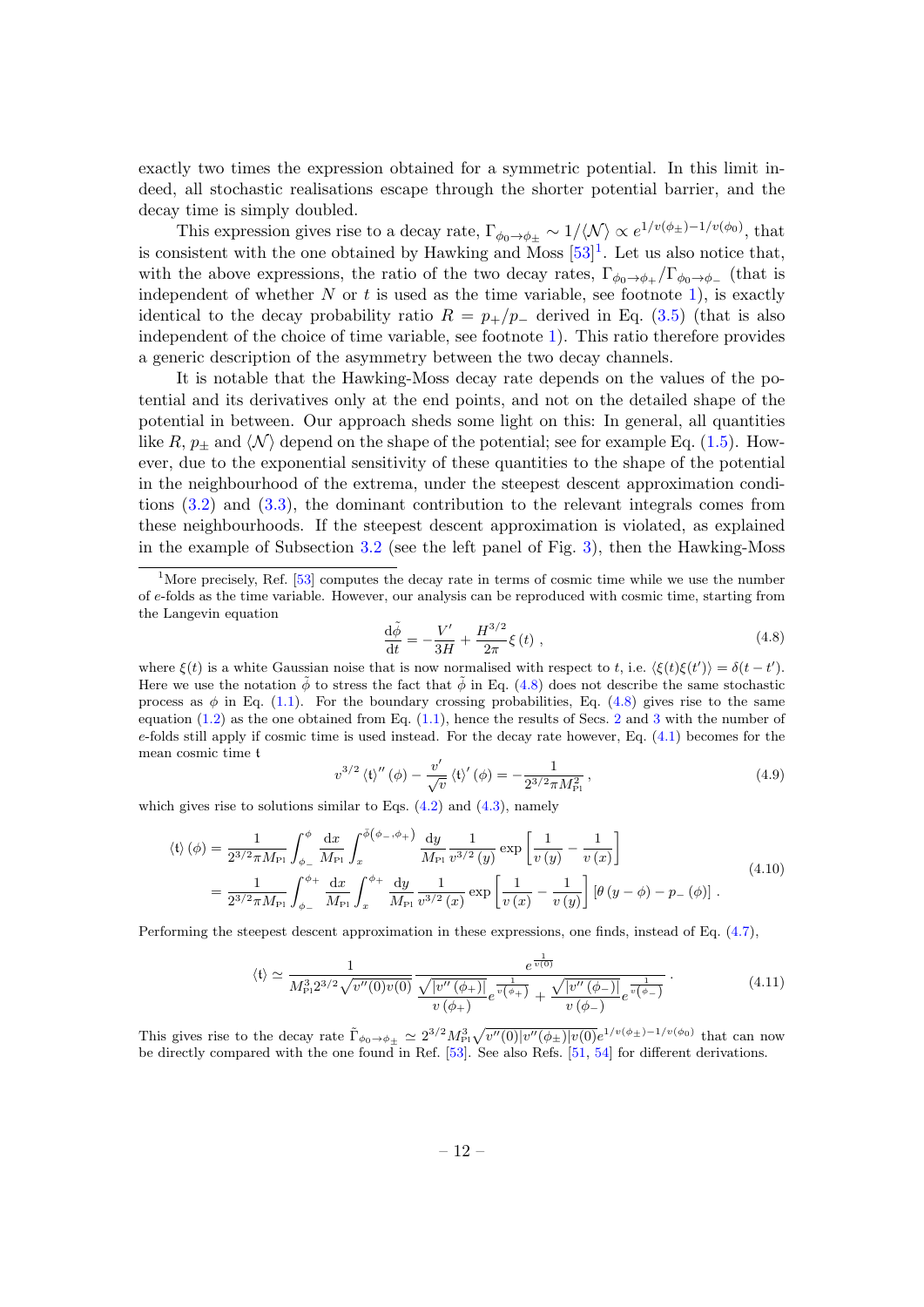formula is no longer valid and the general formula [\(1.5\)](#page-3-2) should be used which depends on the detailed shape of the potential.

Let us finally mention that Coleman and de Luccia have also studied vacuum decay events [\[55\]](#page-24-7), although in a different context. In our work, the potential barrier crossing takes place continuously under the influence of a classical noise that models the entry of super-Hubble scales into the coarse-grained sector. Equivalently, the coarse-grained field can be thought of as a classical field in the thermal bath of the de-Sitter space, which is characterised by the Hawking temperature  $H/2\pi$ . In this picture, everything is "classical", but thermal (even if the origins of the thermal fluctuations is quantum mechanical). In particular, the barrier penetration is done by successive small jumps that get the field past the barrier "from above". In contrast, Ref. [\[55\]](#page-24-7) deals with a tunnelling event "under the barrier" that is similar to usual tunnelling in quantum mechanics and that cannot be modelled classically. This is because the bubble size in that case is sub-Hubble (while ours is super-Hubble), and direct quantum tunnelling is more efficient than the one driven by thermal fluctuations in that regime. Furthermore, the result of Ref. [\[55\]](#page-24-7) is applicable in the thin-wall limit, far from slow roll where we derived ours.

#### <span id="page-13-0"></span>4.2 Falling from a local maximum

In the case displayed in the left panel of Fig. [1](#page-3-1) where the field falls down from a local maximum to either of two minima located on both sides, a steepest descent approximation of Eq.  $(4.3)$  can still be performed, and one finds  $[45]$  that the mean decay time into each vacuum is basically given by the usual classical slow-roll formula  $\langle \mathcal{N} \rangle_{\rm fall} = \int_{\phi_{\pm}}^{0} {\rm d}x v(x)/[M_{\rm Pl}^2 v'(x)].$ 

Once the system has reached either of the two minima, the average time it takes to cross the potential barrier between the two is given by Eq. [\(4.7\)](#page-11-1) if one takes one maximum at  $\phi = 0$  and the other one at infinity, i.e.

<span id="page-13-2"></span>
$$
\langle \mathcal{N} \rangle_{\phi_{\pm} \to \phi_{\mp}} \simeq \frac{\pi v(0) e^{\frac{1}{v(\phi_{\pm})} - \frac{1}{v(0)}}}{M_{\rm Pl}^2 \sqrt{v''(\phi_{\pm}) \, |v''(0)|}} \,. \tag{4.12}
$$

Because of the exponential factor, this number is typically very large.

### <span id="page-13-1"></span>4.3 Comparison with equilibrium distribution

The stochastic process described by the Langevin equation  $(1.1)$  gives rise to a Fokker-Planck equation for the probability density  $P(\phi, N)$  to find the field at value  $\phi$  at time N, that reads [\[19\]](#page-22-5)  $\partial P/\partial N = M_{\rm Pl}^2 \partial/\partial \phi(v'P/v) + M_{\rm Pl}^2 \partial^2/\partial \phi^2(vP)$ . This equation admits a stationary solution,  $\partial P_{\text{stat}}/\partial N = 0$ , given by [\[19\]](#page-22-5)

<span id="page-13-3"></span>
$$
P_{\text{stat}}\left(\phi\right) \propto \frac{1}{v\left(\phi\right)} \exp\left[\frac{1}{v\left(\phi\right)}\right].\tag{4.13}
$$

According to that distribution, the ratio between the probability  $p_{+,\text{stat}}$  to lie in the vacuum located at  $\phi_+$  at late time and the probability  $p_{-,\text{stat}}$  to lie in the vacuum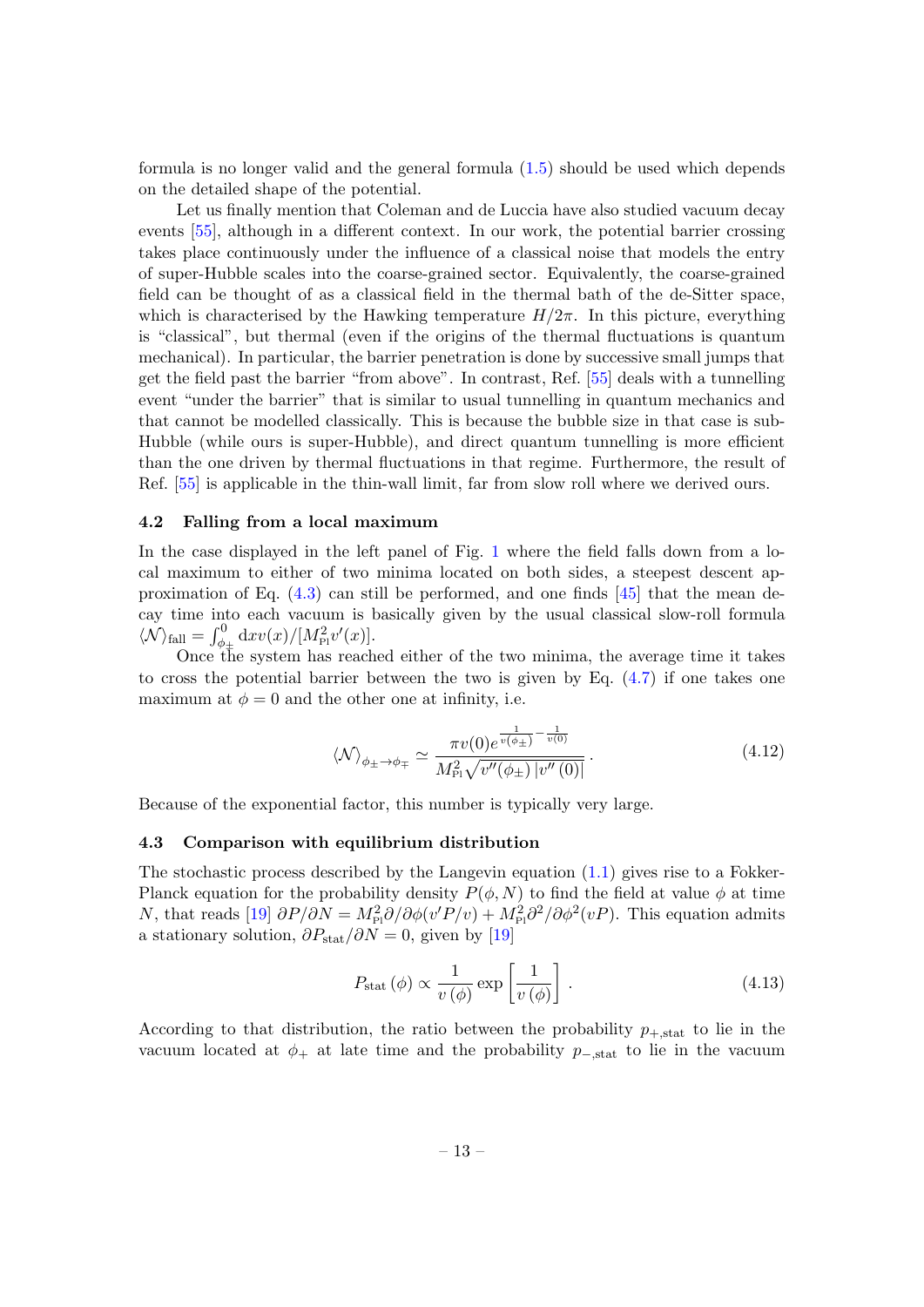located at  $\phi$ <sub>-</sub> is given by

<span id="page-14-2"></span>
$$
R_{\rm stat} = \frac{\int_0^\infty \frac{1}{v(\phi)} \exp\left[\frac{1}{v(\phi)}\right] d\phi}{\int_{-\infty}^0 \frac{1}{v(\phi)} \exp\left[\frac{1}{v(\phi)}\right] d\phi}.
$$
(4.14)

A steepest descent expansion of this formula can be performed, and using the techniques detailed in Appendix  $\bf{A}$ , one obtains

<span id="page-14-1"></span>
$$
R_{\rm stat} \simeq \sqrt{\frac{v''\left(\phi_{-}\right)}{v''\left(\phi_{+}\right)}} \exp\left[\frac{1}{v\left(\phi_{+}\right)} - \frac{1}{v\left(\phi_{-}\right)}\right]. \tag{4.15}
$$

Two remarks are in order regarding this formula.

First, it is consistent with Eq. [\(4.12\)](#page-13-2) in the following sense. In the stationary state, the fraction of the stochastic processes that lie in the vacuum centred around  $\phi$ – is given by p–,stat and the decay rate towards the vacuum centred around  $\phi$ + is inversely proportional to  $\langle N \rangle_{\phi_-\to\phi_+}$ , so the flux of processes that cross the potential barrier rightwards is proportional to  $p_{-,\text{stat}}/\langle N \rangle_{\phi_{-} \to \phi_{+}}$ . Similarly, the flux of processes that cross the potential barrier leftwards is proportional to  $p_{+,stat}/\langle N \rangle_{\phi_+\to\phi_-}$ . Since the distribution is stationary, the two fluxes must exactly compensate each other. This leads to  $R_{\text{stat}} = p_{+, \text{stat}}/p_{-, \text{stat}} = \langle \mathcal{N} \rangle_{\phi_+ \to \phi_-} / \langle \mathcal{N} \rangle_{\phi_- \to \phi_+}$ . Plugging Eq. [\(4.12\)](#page-13-2) into this formula, one exactly recovers Eq. [\(4.15\)](#page-14-1).

Second, Eq. [\(4.14\)](#page-14-2) is a priori very much different from Eq. [\(1.5\)](#page-3-2), and by comparing their steepest descent approximated versions, Eqs. [\(4.15\)](#page-14-1) and [\(2.5\)](#page-4-5), one notices that indeed,  $R$  is typically very close to one while  $R_{stat}$  is typically very different from one because of the exponential term. The question then is: at the end of inflation, which probability ratio correctly describes the fraction of space that lies in each vacuum? This depends on the total duration of inflation. After one fall-down time  $\langle \mathcal{N} \rangle_{\text{fall}}$ , given at the beginning of Sec. [4.2,](#page-13-0) the ratio between the two vacua populations is given by  $R$ in Eq. [\(2.5\)](#page-4-5). Then, the stochastic processes can go from one vacuum the other, and when  $N \gg \langle N \rangle_{\phi_{\pm} \to \phi_{\mp}}$  given by Eq. [\(4.12\)](#page-13-2), this ratio converges to the stationary value given by  $R_{\text{stat}}$  in Eq. [\(4.15\)](#page-14-1). However, the equilibration time scale [\(4.12\)](#page-13-2) towards the stationary distribution [\(4.13\)](#page-13-3) is typically very large (at observable scales,  $v \lesssim 10^{-10}$  so  $\langle \mathcal{N} \rangle_{\phi_{\pm} \to \phi_{\mp}} \sim e^{10^{10}}$ . Unless inflation lasts for a gigantic number of e-folds, the relative vacua populations at the end of inflation is therefore given by  $R$ , not  $R_{stat}$ .

### <span id="page-14-0"></span>5 Tunnelling in a generic potential

Let us now consider the case of a generic potential with several minima and maxima as the one sketched in Fig. [4.](#page-15-0) We will show that the results derived in the previous sections are building blocks that can be readily assembled to tackle more complex situations such as this one.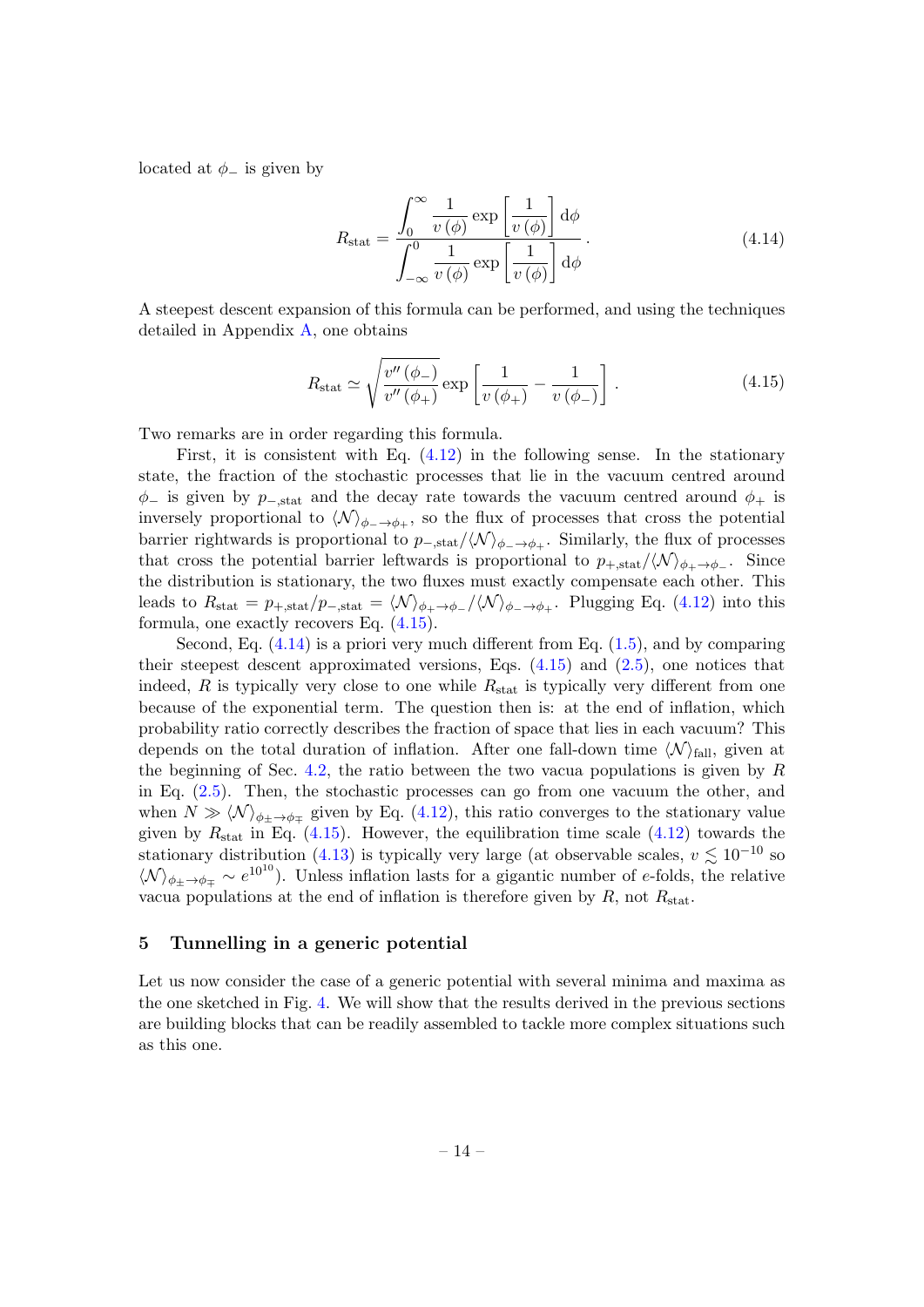

<span id="page-15-0"></span>Figure 4. Sketch of the generic potential discussed in Sec. [5.](#page-14-0)

Let us first denote by  $p_{ijk}$  the probability of reaching  $\phi_i$  before reaching  $\phi_k$ , starting from  $\phi_i$ . For example, the quantity  $p_+$  studied in the previous sections is  $p_{\phi_+\theta_{\phi_-}}$ , and  $p_-=p_{\phi=0\phi_+}$ . The formula  $(1.4)$  can be recast as

<span id="page-15-1"></span>
$$
p_{ijk} = \frac{I_j^k}{I_i^k},\tag{5.1}
$$

where  $I_i^j$  $i_i$  is a shorthand notation for  $\int_{\phi_i}^{\phi_j} e^{-1/v} d\phi$ .

Because of the integral structure of the result, which implies that  $I_j^k = I_j^\ell + I_\ell^k$ , the probabilities  $p_{ijk}$  obtained from Eq. [\(5.1\)](#page-15-1) obey the axiom of conditional probability, i.e. they provide us with a well-defined set of probabilities that can be combined with the standard algebraic rules of probability theories. To illustrate this statement, let us consider  $p_{124}$  in the potential sketched in Fig. [4.](#page-15-0) There are two possibilities to reach  $\phi_1$  before  $\phi_4$  and starting from  $\phi_2$ : the first one is to go directly from  $\phi_2$  to  $\phi_1$  without passing through  $\phi_3$  (this has probability  $p_{123}$ ), and the second is to reach  $\phi_3$  (this has probability  $p_{321}$ ) and then to reach  $\phi_1$  before visiting  $\phi_4$  (this has probability  $p_{134}$ ). Therefore, one should have

<span id="page-15-2"></span>
$$
p_{124} = p_{123} + p_{321}p_{134} \,. \tag{5.2}
$$

One can check that this is indeed the case by making use of Eq. [\(5.1\)](#page-15-1) and the relation  $I_j^k = I_j^{\ell} + I_{\ell}^k$ , which give rise to

$$
p_{123} + p_{321}p_{134} = \frac{I_2^3}{I_1^3} + \frac{I_2^1}{I_3^1} \frac{I_3^4}{I_1^4} = \frac{I_2^3 I_1^4 - I_2^1 I_3^4}{I_1^3 I_1^4} = \frac{I_2^3 (I_1^2 + I_2^4) - I_2^1 (I_3^2 + I_2^4)}{I_1^3 I_1^4}
$$
  
= 
$$
\frac{I_2^4 (I_2^3 - I_2^1)}{I_1^3 I_1^4} = \frac{I_2^4}{I_1^4} = p_{124}.
$$
 (5.3)

This result obviously remains true if one replaces 1, 2, 3 and 4 with arbitrary indices  $i$ , j, k and  $\ell$ .

The fact that the tunnelling probabilities can be manipulated according to the standard algebraic rules of probability theories imply that any tunnelling probability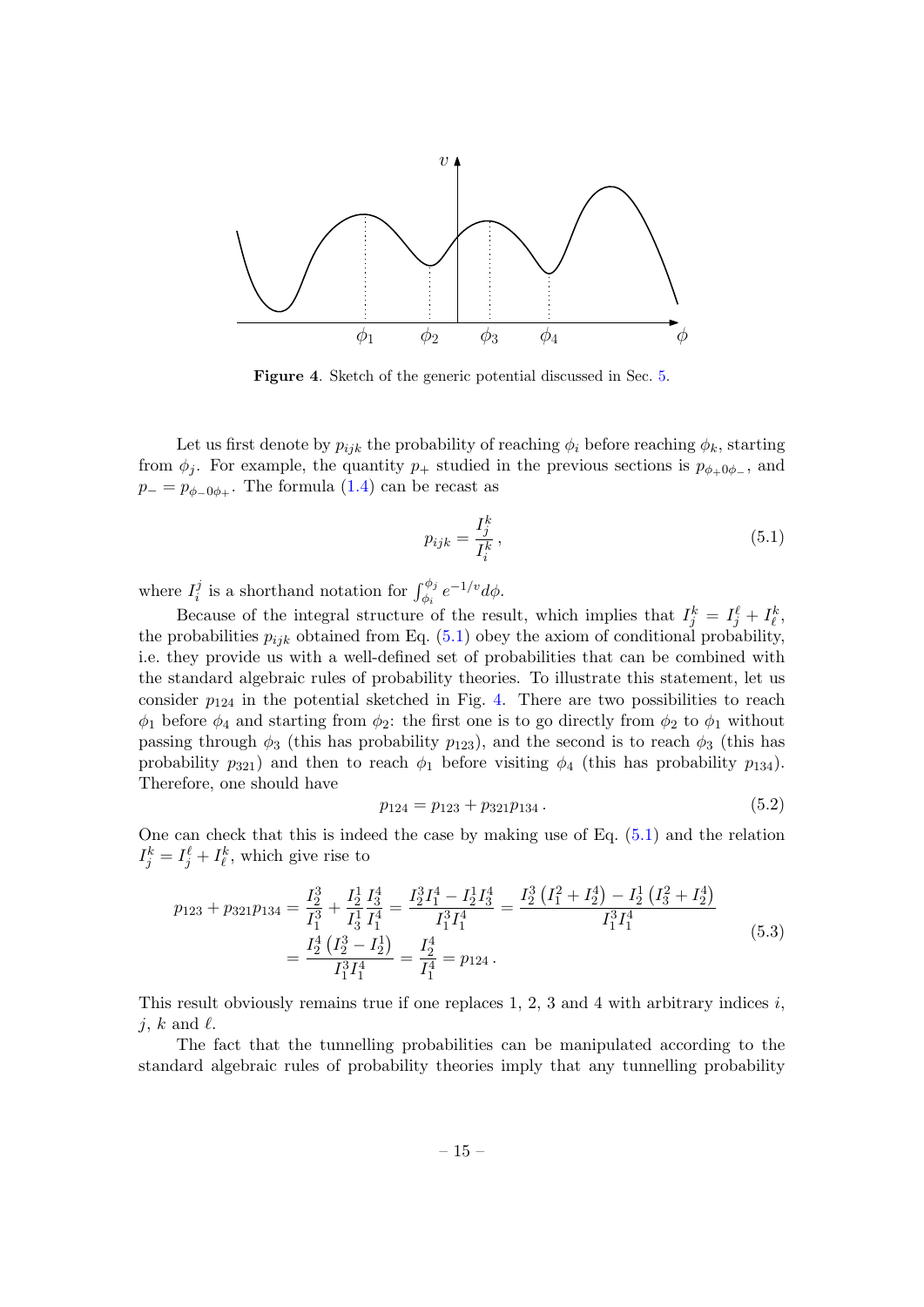can be obtained from the building blocks of Sec. [2](#page-3-0) and [3.](#page-7-0) To illustrate this second statement, let us consider the example of  $p_{134}$  in Fig. [4.](#page-15-0) From Eq. [\(5.1\)](#page-15-1) and the relation  $I_j^k = I_j^{\ell} + I_{\ell}^k$  it is easy to show that  $p_{ijk} + p_{kji} = 1$ , so  $p_{134} + p_{431} = 1$  and  $p_{124} + p_{421} = 1$ . Then, relabelling the indices in Eq.  $(5.2)$ , one can show that  $p_{431} = p_{432} + p_{234}p_{421}$ . Using these three equations together with Eq.  $(5.2)$ , one obtains a system of four equations for the four probabilities  $p_{124}$ ,  $p_{421}$ ,  $p_{134}$ , and  $p_{421}$ , which can be solved and one finds

$$
p_{134} = \frac{p_{123}p_{234}}{1 - p_{321}p_{234}}.
$$
\n(5.4)

This formula expresses  $p_{134}$  entirely in terms of "fall"  $(p_{234})$  and "escape"  $(p_{123}$  and  $p_{321})$ probabilities of the kind computed in Secs. [2](#page-3-0) and [3](#page-7-0) respectively. Let us also note that the above result can be obtained from the integral structure of Eq.  $(5.1)$  directly, since

$$
\frac{p_{123}p_{234}}{1 - p_{321}p_{234}} = \frac{\frac{I_2^3}{I_1^3} \frac{I_3^4}{I_2^4}}{1 - \frac{I_1^2}{I_1^3} \frac{I_3^4}{I_2^4}} = \frac{I_2^3 I_3^4}{(I_1^2 + I_2^3)(I_2^3 + I_3^4) - I_1^2 I_3^4} = \frac{I_2^3 I_3^4}{I_2^3 (I_1^2 + I_2^3 + I_3^4)} = \frac{I_3^4}{I_1^4} = p_{134}.
$$
\n
$$
(5.5)
$$

## <span id="page-16-0"></span>6 Conclusions

Let us now summarise our main results. We have studied tunnelling probabilities in single-field slow-roll inflationary potentials, making use of the stochastic inflation formalism [\[19\]](#page-22-5) and of the first passage time techniques of Refs. [\[45–](#page-24-3)[47\]](#page-24-4). We have analysed two special cases of interest, one where the inflaton falls down from a local maximum towards either of two local minima (left panel of Fig. [1\)](#page-3-1), and one where the inflaton escapes from a local minimum through either of two potential barriers (right panel of Fig. [1\)](#page-3-1).

For the "fall" problem, we have found that, in the regime of validity of the steepest descent approximation scheme developed in Appendix [A,](#page-17-0) the asymmetry in the probabilities to decay towards each vacuum is minuscule. We have confirmed the validity of the analytical approximation  $(2.5)$  that one can derive in this regime by numerically investigating the example of a double-well quartic potential perturbed by a cubic symmetry breaking term. We have found that only if the relative height  $\Delta v/v$  of the unbroken potential is smaller than  $v^{3/2}$  (a tiny number as soon as the process takes place at sub-Planckian energies) can the approximation be violated and the asymmetry be non-negligible.

For the "escape problem", since the probability to tunnel through a potential barrier depends exponentially on its potential height, we have found that the asymmetry in the tunnelling probabilities are typically much larger. In the regime of validity of the steepest descent approximation, the analytical formula [\(3.5\)](#page-8-3) was derived, and verified on a similar example as for the "fall problem". This allowed us to confirm again our analytical result and to show that the approximation breaks down only if the relative height  $\Delta v/v$  of the potential barriers is smaller than  $v^{3/2}$  and if the asymmetry is tiny.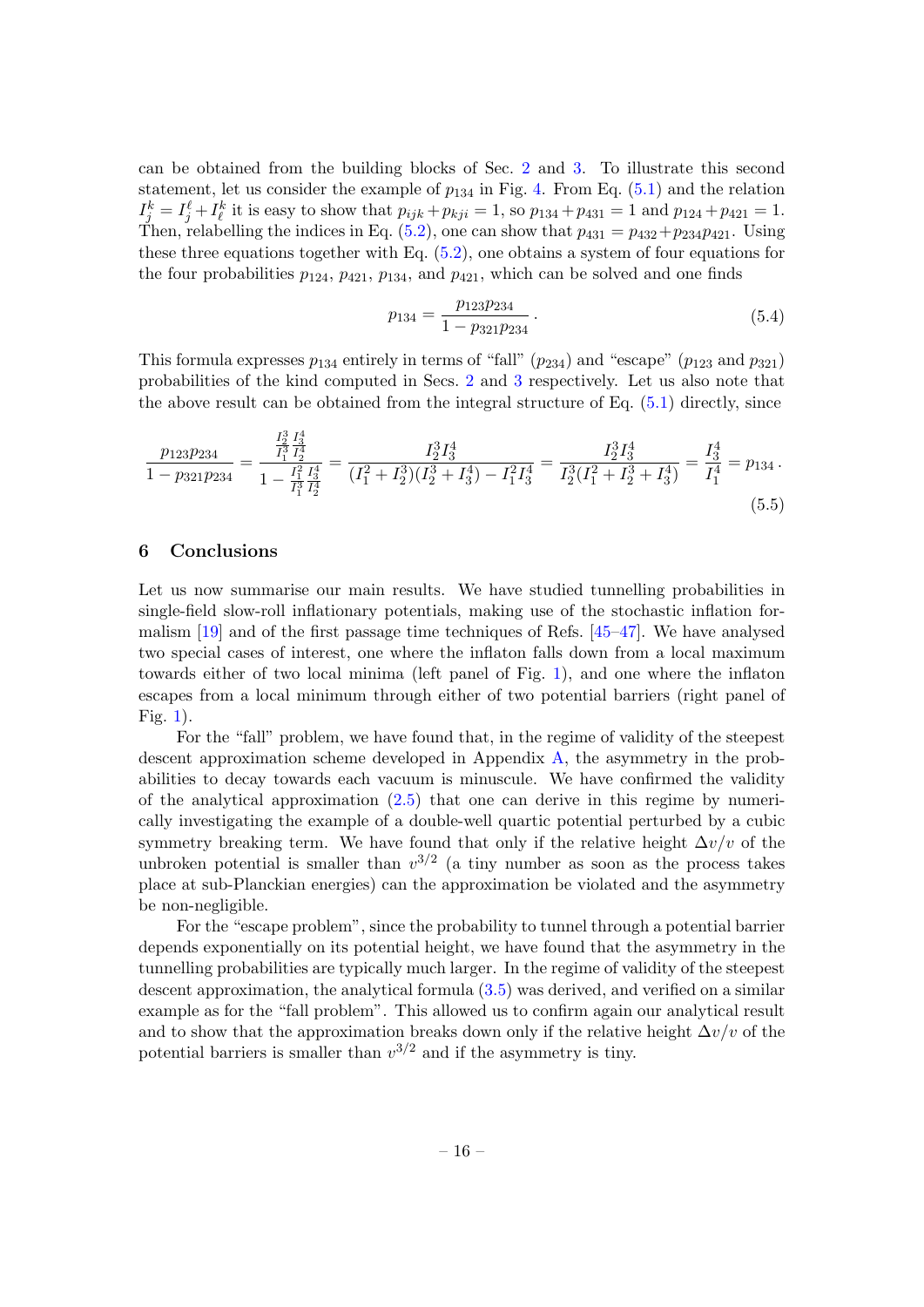We have then computed the typical time scales over which these processes occur. In particular, we have checked that our results are consistent with the decay rates obtained by Hawking and Moss [\[53\]](#page-24-5). We have also noticed that the ratio between the decay rates and the ratio between the decay probabilities exactly match in the steepest descent approximation.

We have also explained why our results are consistent with the stationary solutions [\[19,](#page-22-5) [25,](#page-22-6) [26\]](#page-23-0) of the Fokker-Planck equation, and we have derived the equilibration time scale to attain these equilibrium distributions. Since it typically corresponds to a gigantic number of e-folds, in the "fall" problem the relative populations of the vacua is given by the almost symmetric result we derived in Eq. [\(2.5\)](#page-4-5) rather than by the highly asymmetric one arising in the stationary state.

Finally, we have studied tunnelling events in arbitrary potentials comprising several minima and maxima. We have shown that the integral structure of Eq.  $(1.5)$  guarantees that the tunnelling probabilities we derived satisfy the axiom of conditional probabilities. This is why our results for the "fall" and for the "escape" problems are building blocks that can readily be put together to study more complex situations. Our work therefore provides a fairly comprehensive analysis of all possibilities for boundary crossing in single-field slow-roll models of inflation.

It would be interesting to investigate how these results generalise to multiple-field setups. Indeed, the dynamics of stochastic inflation is highly sensitive on the number of fields it is driven by  $[46, 47]$  $[46, 47]$ . At the technical level, the ordinary differential equation [\(1.2\)](#page-2-1) becomes a partial differential equation for which there is no generic analytical solution such as Eq. [\(1.5\)](#page-3-2), which makes the problem more difficult to study. In a generic potential landscape, two given vacua are connected by several paths, and the continuous generalisation of the conditional probabilities  $(5.2)$  may lead tunnelling probabilities, and their associated decay rates, to acquire new interesting properties.

## Acknowledgments

M.N. acknowledges financial support from the research council of University of Tehran. V.V. acknowledges funding from the European Union's Horizon 2020 research and innovation programme under the Marie Sk bodowska-Curie grant agreement  $N^0$  750491. H.A., V.V. and D.W. acknowledge support from the UK Science and Technology Facilities Council grant ST/N000668/1.

# <span id="page-17-0"></span>A Steepest descent and asymptotic expansion

In the main body of this paper, we have encountered several integrals of the form

$$
\int_0^X e^{-u(x)} \mathrm{d}x \,,\tag{A.1}
$$

where the integral is dominated by its maximum at  $x = 0$ , and X is positive and large. The strategy is to expand the integrand around  $x = 0$  and use the steepest descent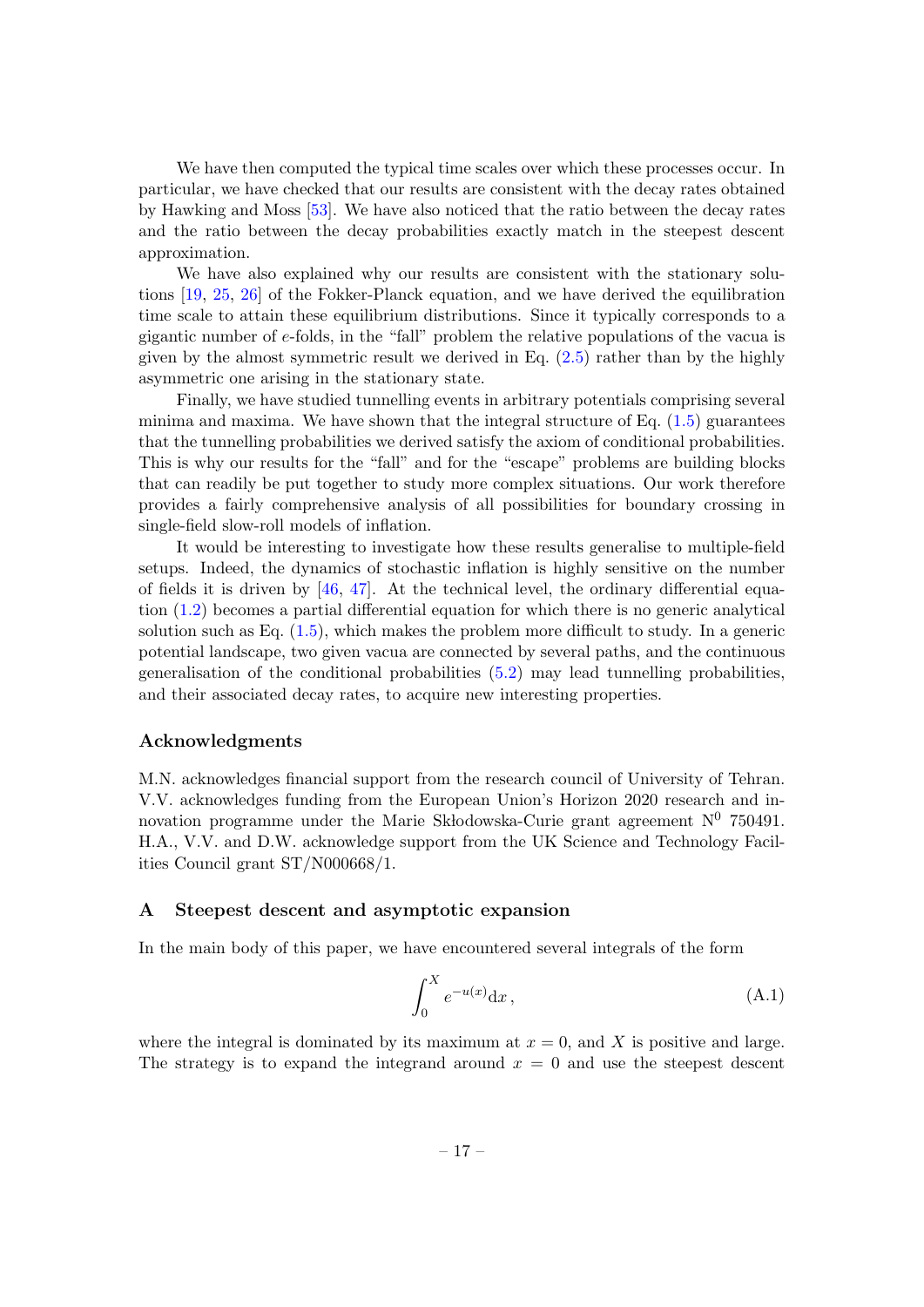approximation for the resulting Gaussian integral. An example would be

<span id="page-18-2"></span>
$$
I(a, b; X) = \int_0^X e^{-ax^2 - bx^3} dx, \qquad a > 0.
$$
 (A.2)

In fact, we can even have  $b < 0$ , as long as the cubic term is small over the domain of integration. To be more precise, we have to express this in terms of dimensionless quantities

<span id="page-18-0"></span>
$$
aX^2 \gg 1 \qquad \text{and} \qquad a^3 \gg b^2. \tag{A.3}
$$

The reason why  $(A.3)$  is the right criterion for the validity of our approximation will be made clear as we proceed.

In most of our examples  $u(x)$  does not diverge at infinity, so the integral is not convergent when  $X = \infty$ . This will be troublesome as we want to let  $X = \infty$  as a first approximation. To avoid this difficulty, we introduce an extended version of  $u$ :

$$
u_{\text{ext}}(x) = \begin{cases} u(x) & \text{if } 0 < x \le X, \\ u(x) + [x - u(x)]e^{-1/(x - X)^2} & \text{if } X < x. \end{cases}
$$
 (A.4)

It has the advantage that the integral  $\int_0^X e^{u_{\text{ext}}(x)} dx$  is identical to  $\int_0^X e^{u(x)} dx$ , while it is convergent for  $X \to \infty$ . Furthermore,  $u_{\text{ext}}$  and all its derivatives coincide with those of u at  $x = X$ . In the sequel we will drop the subscript "ext" and work exclusively with  $u_{\text{ext}}$ . This will cause no problem, since our ultimate result is an expression for  $\int_0^X e^{u(x)} dx$  in terms of u and its derivatives at  $x = 0, X$ ; and none of these quantities change if we change u to  $u_{\text{ext}}$ .<sup>[2](#page-18-1)</sup>

We can now work out an asymptotic expansion for large but finite  $X$ . This is similar to the asymptotic expansion of the error function [when  $b = 0$  in Eq. [\(A.2\)](#page-18-2)]. One proceeds by successively integrating by parts:

<span id="page-18-3"></span>
$$
\int_{X}^{\infty} e^{-u} dx = -\int_{X}^{\infty} \frac{dx}{du} d(e^{-u}) = -x'e^{-u}\Big|_{X}^{\infty} + \int_{X}^{\infty} e^{-u} dx'\n= -x'e^{-u}\Big|_{X}^{\infty} - \int_{X}^{\infty} \frac{dx'}{du} d(e^{-u}) = -x'e^{-u}\Big|_{X}^{\infty} - x''e^{-u}\Big|_{X}^{\infty} + \int_{X}^{\infty} e^{-u} dx''\n= e^{-u(X)} \Big[x' + x'' + x''' + \dots + x^{(n)}\Big]_{X} + \int_{X}^{\infty} e^{-u} dx^{(n)},
$$
\n(A.5)

where use has been made of the fact that  $u(x)$  blows up at  $x = \infty$ . In this expression, x' stands for  $dx/du$  and  $x^{(n)} = d^n x/du^n$ . This is not a convergent series, but is an

<span id="page-18-1"></span><sup>&</sup>lt;sup>2</sup>Note that  $u_{\text{ext}}$  always depends on X, but u may or may not depend on X. For example, in the symmetry breaking example of Sec. [2.2,](#page-4-1)  $1/u = \lambda (x^2/X^2 - 1)^2 + \epsilon x^3/X^3 + \bar{v}_0$ , so u explicitly depends on  $X_{\cdot}$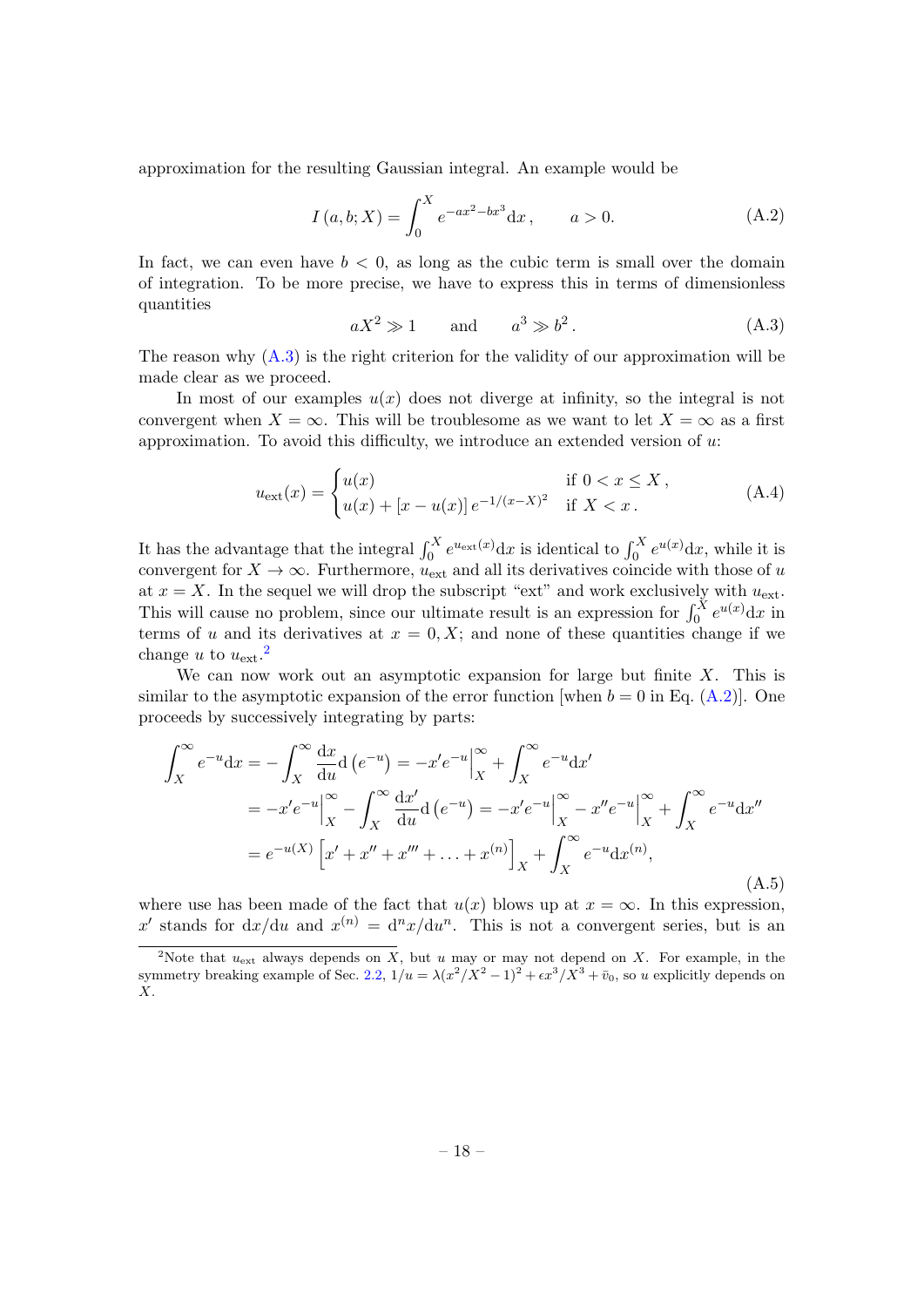asymptotic one.<sup>[3](#page-19-0)</sup> To prove this, note that  $x^{(n)}/x^{(n-1)} = O(u^{-1})$ ,<sup>[4](#page-19-1)</sup> evaluated at  $x = X$ , tends to 0 as  $X \to \infty$ . Furthermore, since  $x^{(n)} = O(u^{-n+1})x'$  decays for large u, it takes its maximum on the integration interval  $X < x < \infty$  around  $x = X$ . Thus

$$
\left| \int_{X}^{\infty} e^{-u} dx^{(n)} \right| = \left| \int_{u(X)}^{\infty} \frac{dx^{(n)}}{du} e^{-u} du \right| \leq \left[ \max_{x \geq X} \left| x^{(n+1)} \right| \right] \left| \int_{u(X)}^{\infty} e^{-u} du \right|
$$
\n
$$
= O\left[ \left| x^{(n+1)}(X) \right| e^{-u(X)} \right] = o\left[ \left| x^{(n)}(X) \right| e^{-u(X)} \right],
$$
\n(A.6)

so indeed the remainder decays faster than the last term.

Inspection of  $x^{(n)}$  reveals that

$$
x^{(n)} = (-1)^{n+1} (2n-3)!! \frac{u''^{n-1}}{u'^{2n-1}} + \dots,
$$
 (A.7)

with the other terms having a similar factorial-type  $n$ -dependence. So  $x^{(n)}$  ~  $(2n)!!/u^{n-1}u'$ . This confirms the divergence of the series for any finite u (or X). But it also tells us at what order the series begins to diverge. For a fixed  $X$ , this happens when the  $x^{(n)} \sim x^{(n+1)}$ , i.e., when  $n \sim |u(X)| \gg 1$  [for example, the first condition in [\(A.3\)](#page-18-0) guarantees that  $u = aX^2 + bX^3 \gg 1$  in the case of Eq.  $(A.2)^5$  $(A.2)^5$ . So the first few terms cause no harm.

The derivatives  $x^{(n)} = d^n x/du^n$  in Eq. [\(A.5\)](#page-18-3) must be rewritten in terms of derivatives  $u^{(n)} = d^n u/dx^n$  of u with respect to x. For example,  $x' = 1/u'$ ,  $x'' = -u''/u'^3$ ,  $x''' = (-u'u''' + 3u''^2)/u'^5$ , etc. Thus for  $u = ax^2 + bx^3$ , we arrive at

$$
\int_X^{\infty} e^{-ax^2 - bx^3} dx = \frac{e^{-aX^2 - bX^3}}{2aX + 3bX^2} \left[ 1 - \frac{2a + 6bX}{(2aX + 3bX^2)^2} + \dots \right].
$$
 (A.8)

This implies that

$$
I(a, b; X) = I(a, b; \infty) - \frac{e^{-aX^2 - bX^3}}{2aX + 3bX^2} \left[ 1 - O\left(\frac{1}{aX^2 + bX^3}\right) \right],
$$
 (A.9)

that is, the error in I due to replacing X with  $\infty$  is exponentially small. This also shows that all we need is  $u(X) \gg 1$ , since the error is always given by  $e^{-u}/u'|X$ , regardless of

<span id="page-19-0"></span><sup>&</sup>lt;sup>3</sup>In an asymptotic series  $s = \sum a_n$ , we have  $a_n = o(a_{n-1})$  and the remainder  $R_N = s - \sum^N a_n$  is  $o(a_N)$ . We have employed the little o notation:  $f = o(g)$ , if  $f/g \to 0$  as  $X \to \infty$ . Most of asymptotic series diverge, but that doesn't mean they are useless: the first few terms usually give a good approximation to the actual value before the inclusion of higher terms spoils the convergence.

<span id="page-19-1"></span><sup>&</sup>lt;sup>4</sup>Strictly speaking, this is not true for all functions  $u(x)$ , but it works for a wide class of functions including  $u(X) = O(X^{n\neq0})$  — provided that the non-extended version of u is X-independent. It also works for the symmetry breaking example of Sec. [2.2.](#page-4-1)

<span id="page-19-2"></span><sup>&</sup>lt;sup>5</sup>Here and below, we are assuming that the sum of two terms is of the same order of magnitude as the greater of the two, hence  $aX^2 + bX^3 \ge aX^2 \gg 1$ . This is correct, unless the two terms have opposite signs and there is a fine-tuning between the two terms such that their sum cancel out at leading order and the result becomes much smaller than any of them (for example, if  $aX^2 = 10^3$  and  $bX^3 = -10^3 + 1$ ). We assume that there is no such fine tuning.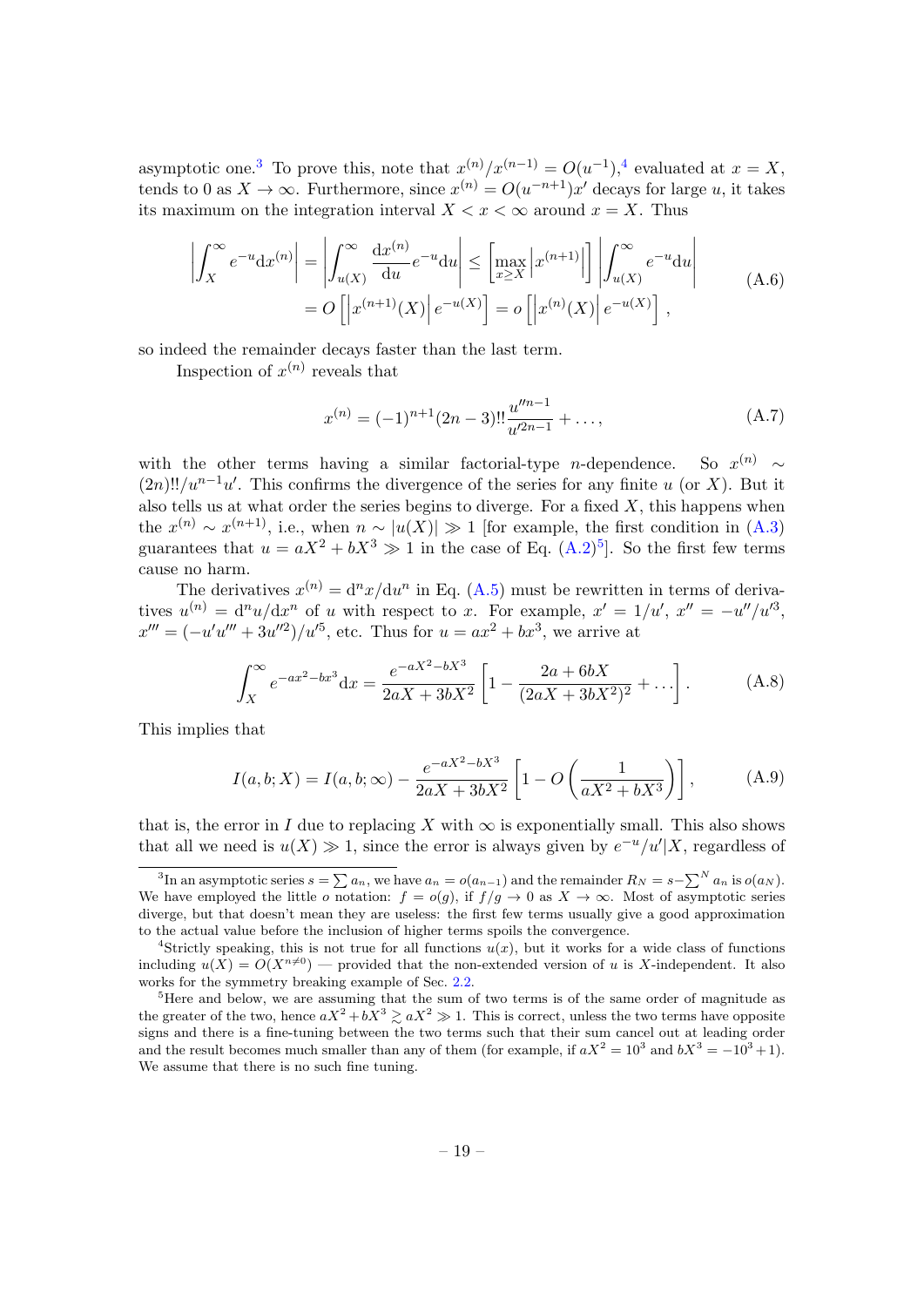the form of u. In particular, we don't need  $aX^2 \gg bX^3$ , and therefore  $aX^2 \gg 1$  [the first condition of  $(A.3)$  is so far sufficient for the validity of our approximation.

Our next task is to expand  $u(x)$  near  $x = 0$  and turn the integral into a Gaussian. The expansion of the exponent will be of the form

<span id="page-20-0"></span>
$$
u(x) = \sum_{n=2}^{\infty} \frac{1}{n!} u^{(n)}(0) x^n,
$$
\n(A.10)

where  $u''(0) > 0$  and we have assumed that the constant term  $(n = 0)$  is already subtracted away, since it has only a multiplicative effect on  $\int e^{-u}$ . We then expand the exponential function itself for all terms beyond the quadratic one. For illustration, we proceed with the special case of  $I(a, b; \infty)$  given by Eq. [\(A.2\)](#page-18-2), and obtain an expansion in terms of small  $b^2/a^3$ . To do so we Taylor expand the cubic term, and using

$$
\int_0^\infty x^k e^{-ax^2} dx = \frac{\Gamma(\frac{k+1}{2})}{2a^{(k+1)/2}},
$$
\n(A.11)

for  $a > 0$ , we obtain

$$
\int_0^\infty e^{-ax^2 - bx^3} dx = \int_0^\infty \sum_{n=0}^\infty \frac{(-bx^3)^n}{n!} e^{-ax^2}
$$
\n
$$
= \frac{1}{2\sqrt{a}} \sum_{n=0}^\infty (-1)^n \frac{\Gamma(\frac{3n+1}{2})}{n!} \left(\frac{b^2}{a^3}\right)^{n/2}.
$$
\n(A.12)

Of course, interchanging the sum and integral is not legitimate and that's why the resulting series is again divergent. But this one too is an asymptotic series. This time the onset of diverging terms is given by

$$
\frac{\Gamma(\frac{3n+4}{2})}{\Gamma(\frac{3n+1}{2})} \frac{n!}{(n+1)!} \left(\frac{b^2}{a^3}\right)^{1/2} \sim 1.
$$
\n(A.13)

For large *n* we find, using Stirling's formula, that this happens when  $n \sim a^3/b^2 \gg 1$ . Thus, the first couple of terms improve the accuracy and only higher terms contribute to the divergence.

We observe that the quantity  $b^2/a^3$  naturally appeared as our expansion parameter. It is the second half of what we claimed in Eq. [\(A.3\)](#page-18-0) was the criteria of validity of our approximations. This can be justified as follows: In the absence of the cubic term, most of the contribution to the integral comes from  $x < x_2$ , where  $x_2 = 1/\sqrt{a}$ , beyond which the integrand is exponentially suppressed. This makes it further clear why the first half of  $(A.3)$  is necessary (it says that  $X \gg x_2$ , so that the Gaussian result is a good approximation). When the cubic term is present, its effect becomes comparable to that of the quadratic term at  $x = x_3$ , where  $x_3 = a/|b|$ . We don't want this term to spoil the Gaussian approximation. Thus we need  $x_3 \gg x_2$ , that is, the expansion parameter is  $b/a^{3/2} \ll 1$ , which is precisely the second half of [\(A.3\)](#page-18-0). If a quartic term  $cx^4$  was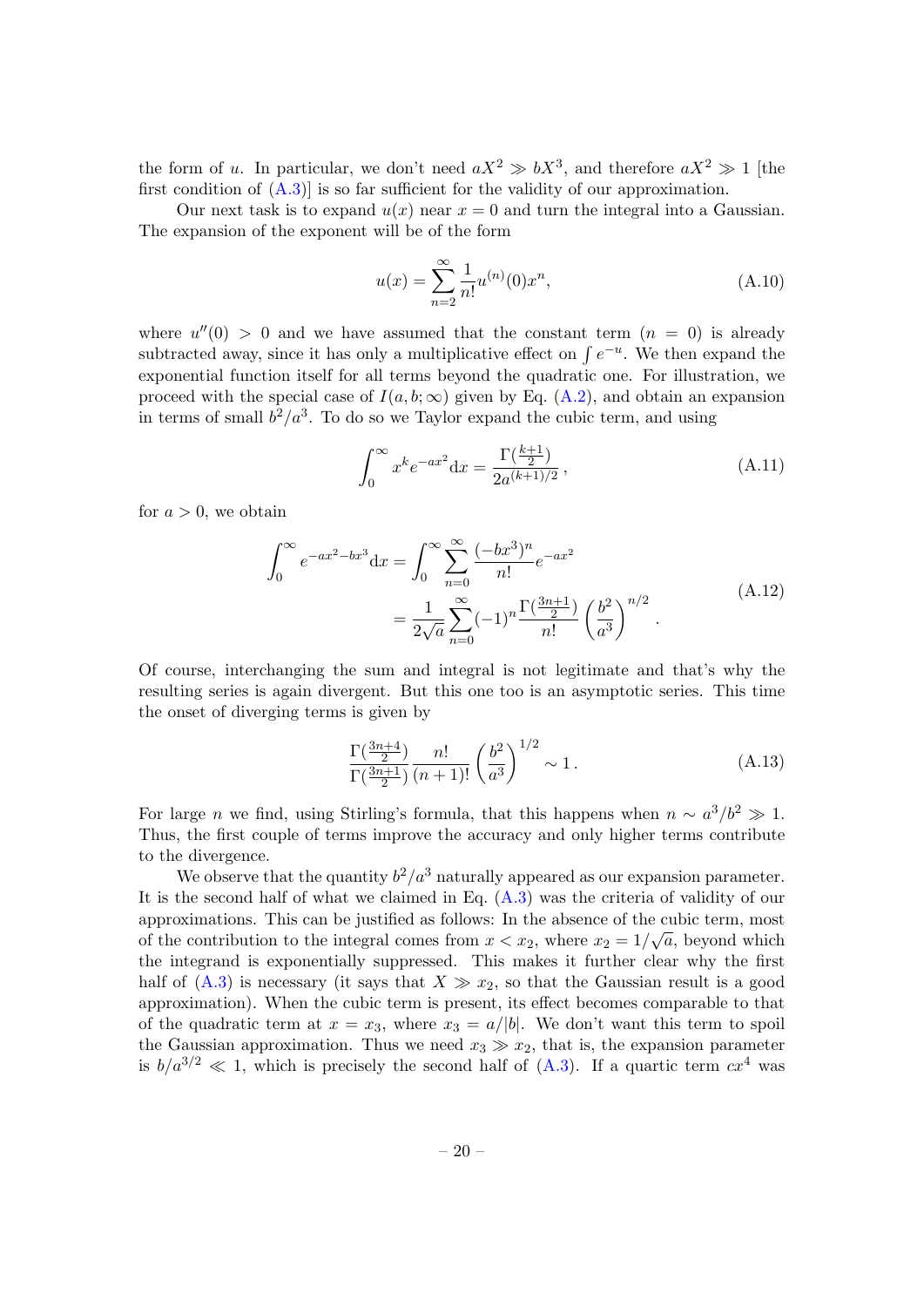present in u, then a second parameter of expansion, namely  $c/a^2$ , would appear from demanding  $x_4 \gg x_2$ , where  $x_4 = \sqrt{a/|c|}$ .

More generally, working with Eq.  $(A.10)$ , we require that none of the higher terms spoil the leading Gaussian picture. This means that the conditions for the validity of our approximation are  $X \gg x_2$ , as well as  $x_n \gg x_2$  for  $n > 2$ , where  $x_2$  and  $x_n$  are given by

$$
\frac{1}{2}|u''(0)|x_2^2 = 1 \quad \text{and} \quad \frac{1}{2}|u''(0)|x_n^2 = \frac{1}{n!}|u^{(n)}(0)|x_n^2, \quad (A.14)
$$

respectively. These can be rewritten as

<span id="page-21-2"></span>
$$
\gamma_2 \equiv \frac{2}{|u''(0)| X^2} \ll 1, \qquad \gamma_{n>2} \equiv \left[ \frac{2}{|u''(0)|} \right]^{n/2} \frac{u^{(n)}(0)}{n!} \ll 1, \tag{A.15}
$$

and we identify  $\gamma_n$   $(n \geq 2)$  as the parameters of the asymptotic expansion.

In summary, we have

$$
\int_0^X e^{-u(x)} dx = \frac{1}{2} \sqrt{\frac{\pi}{u''(0)}} \left[ 1 - \frac{\gamma_3}{\sqrt{\pi}} + O\left(\gamma_3^2, \gamma_4, \gamma_5, \ldots\right) \right] + O\left[\frac{e^{-u(X)}}{u'(X)}\right] \,. \tag{A.16}
$$

The conditions for the validity of this expansion is given by  $(A.15)$  and  $u(X) \gg 1$ . In the special case of Eq.  $(A.2)$ , we find

$$
\int_0^X e^{-ax^2 - bx^3} dx = \frac{1}{2} \sqrt{\frac{\pi}{a}} \left[ 1 - \frac{1}{\sqrt{\pi}} \frac{b}{a^{3/2}} + O\left(\frac{b^2}{a^3}\right) + O\left(\frac{e^{-aX^2}}{\sqrt{aX^2}}\right) \right],
$$
 (A.17)

which is valid under the conditions [\(A.3\)](#page-18-0), since  $\gamma_2 = 1/aX^2$  and  $\gamma_3 = b/a^{3/2}$ , and the exponentially small error term is in fact an upper bound on the error (it can be much smaller if  $bX \gg a$ ).

# References

- <span id="page-21-0"></span>[1] A. A. Starobinsky, A New Type of Isotropic Cosmological Models Without Singularity, Phys. Lett. B91 [\(1980\) 99–102.](http://dx.doi.org/10.1016/0370-2693(80)90670-X)
- [2] K. Sato, First Order Phase Transition of a Vacuum and Expansion of the Universe, Mon.Not.Roy.Astron.Soc. 195 (1981) 467–479.
- [3] A. H. Guth, The Inflationary Universe: A Possible Solution to the Horizon and Flatness Problems, Phys.Rev. D23 [\(1981\) 347–356.](http://dx.doi.org/10.1103/PhysRevD.23.347)
- [4] A. D. Linde, A New Inflationary Universe Scenario: A Possible Solution of the Horizon, Flatness, Homogeneity, Isotropy and Primordial Monopole Problems, [Phys.Lett.](http://dx.doi.org/10.1016/0370-2693(82)91219-9) B108 [\(1982\) 389–393.](http://dx.doi.org/10.1016/0370-2693(82)91219-9)
- [5] A. Albrecht and P. J. Steinhardt, Cosmology for Grand Unified Theories with Radiatively Induced Symmetry Breaking, Phys.Rev.Lett. 48 [\(1982\) 1220–1223.](http://dx.doi.org/10.1103/PhysRevLett.48.1220)
- <span id="page-21-1"></span>[6] A. D. Linde, Chaotic Inflation, Phys.Lett. B129 [\(1983\) 177–181.](http://dx.doi.org/10.1016/0370-2693(83)90837-7)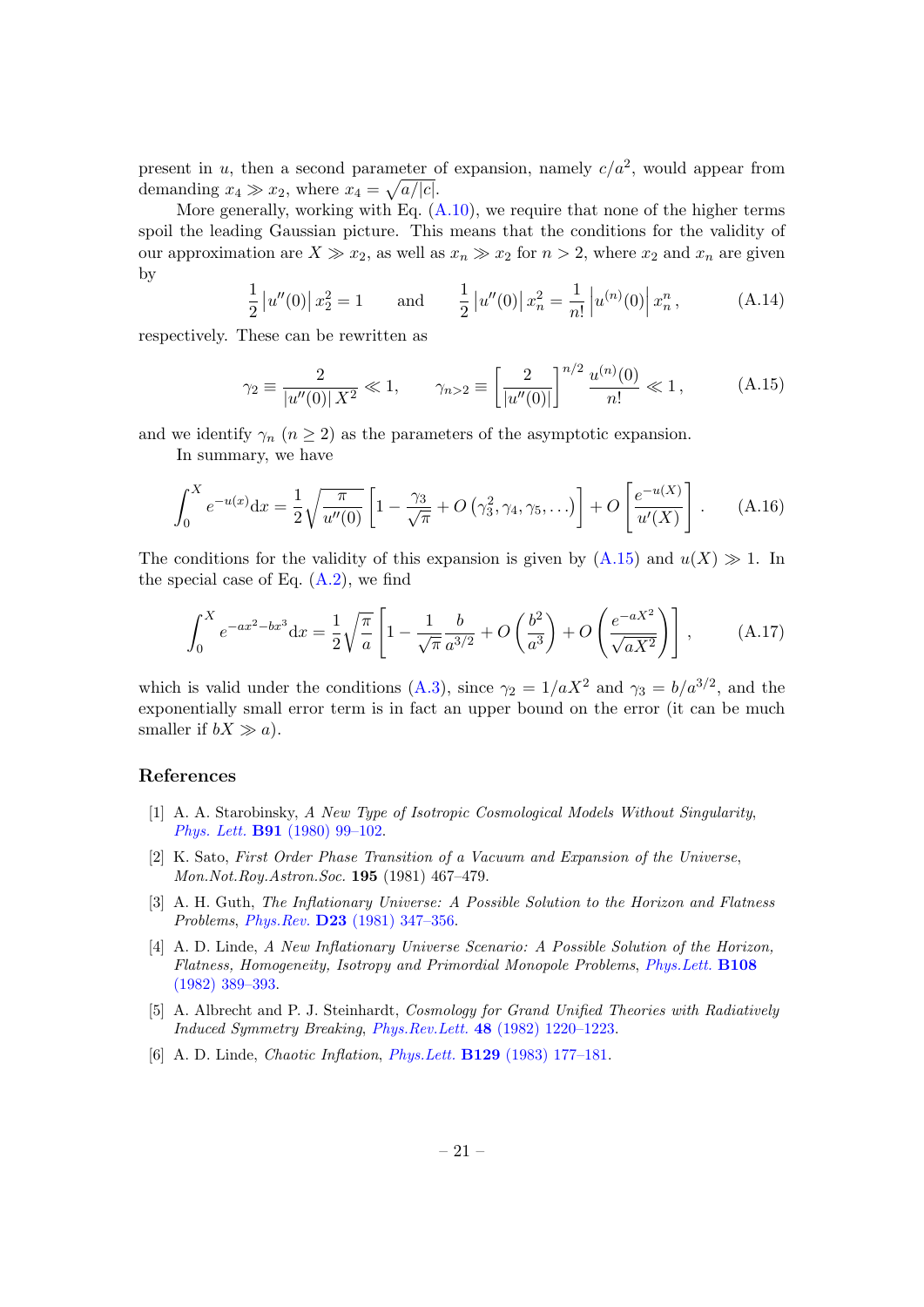- <span id="page-22-0"></span>[7] V. F. Mukhanov and G. Chibisov, Quantum Fluctuation and Nonsingular Universe., JETP Lett. 33 (1981) 532–535.
- [8] S. Hawking, The Development of Irregularities in a Single Bubble Inflationary Universe, Phys.Lett. B115 [\(1982\) 295.](http://dx.doi.org/10.1016/0370-2693(82)90373-2)
- <span id="page-22-4"></span>[9] A. A. Starobinsky, Dynamics of Phase Transition in the New Inflationary Universe Scenario and Generation of Perturbations, Phys.Lett. B117 [\(1982\) 175–178.](http://dx.doi.org/10.1016/0370-2693(82)90541-X)
- [10] A. H. Guth and S. Pi, Fluctuations in the New Inflationary Universe, [Phys.Rev.Lett.](http://dx.doi.org/10.1103/PhysRevLett.49.1110) 49 [\(1982\) 1110–1113.](http://dx.doi.org/10.1103/PhysRevLett.49.1110)
- [11] J. M. Bardeen, P. J. Steinhardt and M. S. Turner, Spontaneous Creation of Almost Scale Free Density Perturbations in an Inflationary Universe, Phys.Rev. D28 [\(1983\) 679.](http://dx.doi.org/10.1103/PhysRevD.28.679)
- <span id="page-22-1"></span>[12] A. A. Starobinsky, Spectrum of relict gravitational radiation and the early state of the universe, JETP Lett. 30 (1979) 682–685.
- <span id="page-22-2"></span>[13] D. Polarski and A. A. Starobinsky, Semiclassicality and decoherence of cosmological perturbations, [Class. Quant. Grav.](http://dx.doi.org/10.1088/0264-9381/13/3/006) 13 (1996) 377–392, [[gr-qc/9504030](http://arxiv.org/abs/gr-qc/9504030)].
- [14] J. Lesgourgues, D. Polarski and A. A. Starobinsky, Quantum to classical transition of cosmological perturbations for nonvacuum initial states, [Nucl. Phys.](http://dx.doi.org/10.1016/S0550-3213(97)00224-1) B497 (1997) [479–510,](http://dx.doi.org/10.1016/S0550-3213(97)00224-1) [[gr-qc/9611019](http://arxiv.org/abs/gr-qc/9611019)].
- [15] C. Kiefer and D. Polarski, Why do cosmological perturbations look classical to us?, [Adv.](http://dx.doi.org/10.1166/asl.2009.1023) Sci. Lett. 2  $(2009)$  164–173, [[0810.0087](http://arxiv.org/abs/0810.0087)].
- [16] C. P. Burgess, R. Holman, G. Tasinato and M. Williams, EFT Beyond the Horizon: Stochastic Inflation and How Primordial Quantum Fluctuations Go Classical, [JHEP](http://dx.doi.org/10.1007/JHEP03(2015)090) 03 [\(2015\) 090,](http://dx.doi.org/10.1007/JHEP03(2015)090) [[1408.5002](http://arxiv.org/abs/1408.5002)].
- [17] J. Martin and V. Vennin, Quantum Discord of Cosmic Inflation: Can we Show that CMB Anisotropies are of Quantum-Mechanical Origin?, Phys. Rev. **D93** [\(2016\) 023505,](http://dx.doi.org/10.1103/PhysRevD.93.023505) [[1510.04038](http://arxiv.org/abs/1510.04038)].
- <span id="page-22-3"></span>[18] J. Grain and V. Vennin, Stochastic inflation in phase space: Is slow roll a stochastic attractor?, JCAP 1705 [\(2017\) 045,](http://dx.doi.org/10.1088/1475-7516/2017/05/045) [[1703.00447](http://arxiv.org/abs/1703.00447)].
- <span id="page-22-5"></span>[19] A. A. Starobinsky, Stochastic de Sitter (inflationary) stage in the early Universe, [Lect.](http://dx.doi.org/10.1007/3-540-16452-9_6) Notes Phys. 246 [\(1986\) 107–126.](http://dx.doi.org/10.1007/3-540-16452-9_6)
- [20] Y. Nambu and M. Sasaki, Stochastic Stage of an Inflationary Universe Model, [Phys. Lett.](http://dx.doi.org/10.1016/0370-2693(88)90974-4) B205 [\(1988\) 441–446.](http://dx.doi.org/10.1016/0370-2693(88)90974-4)
- [21] Y. Nambu and M. Sasaki, Stochastic Approach to Chaotic Inflation and the Distribution of Universes, Phys. Lett. B219 [\(1989\) 240–246.](http://dx.doi.org/10.1016/0370-2693(89)90385-7)
- [22] H. E. Kandrup, Stochastic inflation as a time dependent random walk, [Phys.Rev.](http://dx.doi.org/10.1103/PhysRevD.39.2245) D39 [\(1989\) 2245.](http://dx.doi.org/10.1103/PhysRevD.39.2245)
- [23] K.-i. Nakao, Y. Nambu and M. Sasaki, Stochastic Dynamics of New Inflation, [Prog.](http://dx.doi.org/10.1143/PTP.80.1041) [Theor. Phys.](http://dx.doi.org/10.1143/PTP.80.1041) 80 (1988) 1041.
- [24] Y. Nambu, Stochastic Dynamics of an Inflationary Model and Initial Distribution of Universes, [Prog.Theor.Phys.](http://dx.doi.org/10.1143/PTP.81.1037) 81 (1989) 1037.
- <span id="page-22-6"></span>[25] A. D. Linde, D. A. Linde and A. Mezhlumian, From the Big Bang theory to the theory of a stationary universe, Phys. Rev. D49 [\(1994\) 1783–1826,](http://dx.doi.org/10.1103/PhysRevD.49.1783) [[gr-qc/9306035](http://arxiv.org/abs/gr-qc/9306035)].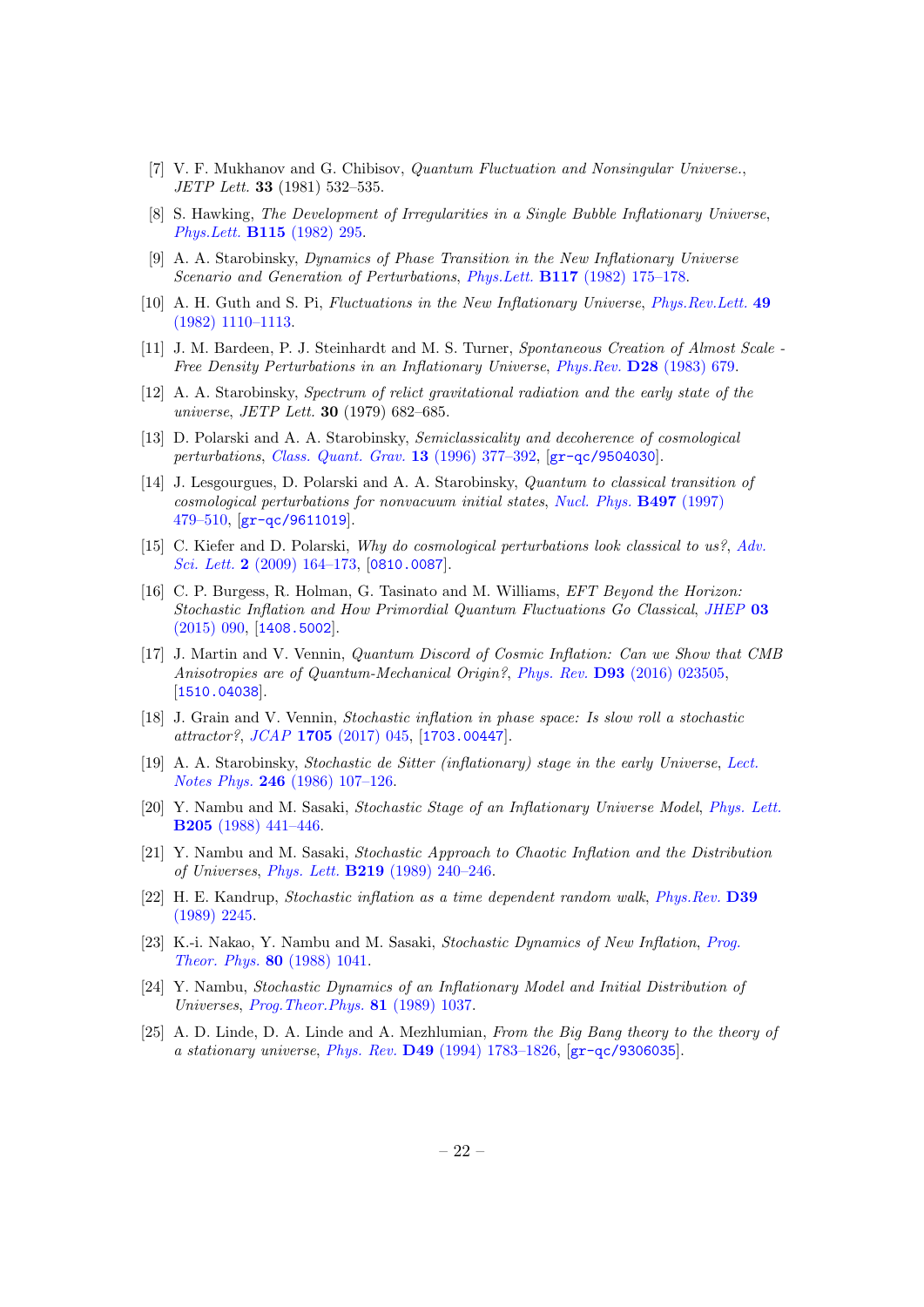- <span id="page-23-0"></span>[26] A. A. Starobinsky and J. Yokoyama, Equilibrium state of a selfinteracting scalar field in the De Sitter background, Phys. Rev. D50 [\(1994\) 6357–6368,](http://dx.doi.org/10.1103/PhysRevD.50.6357) [[astro-ph/9407016](http://arxiv.org/abs/astro-ph/9407016)].
- [27] F. Finelli, G. Marozzi, A. A. Starobinsky, G. P. Vacca and G. Venturi, Generation of fluctuations during inflation: Comparison of stochastic and field-theoretic approaches, Phys. Rev. D79 [\(2009\) 044007,](http://dx.doi.org/10.1103/PhysRevD.79.044007) [[0808.1786](http://arxiv.org/abs/0808.1786)].
- [28] F. Finelli, G. Marozzi, A. A. Starobinsky, G. P. Vacca and G. Venturi, Stochastic growth of quantum fluctuations during slow-roll inflation, Phys. Rev. D82 [\(2010\) 064020,](http://dx.doi.org/10.1103/PhysRevD.82.064020) [[1003.1327](http://arxiv.org/abs/1003.1327)].
- [29] B. Garbrecht, G. Rigopoulos and Y. Zhu, Infrared correlations in de Sitter space: Field theoretic versus stochastic approach, Phys. Rev. D89 [\(2014\) 063506,](http://dx.doi.org/10.1103/PhysRevD.89.063506) [[1310.0367](http://arxiv.org/abs/1310.0367)].
- [30] B. Garbrecht, F. Gautier, G. Rigopoulos and Y. Zhu, Feynman Diagrams for Stochastic Inflation and Quantum Field Theory in de Sitter Space, Phys. Rev. D91 [\(2015\) 063520,](http://dx.doi.org/10.1103/PhysRevD.91.063520) [[1412.4893](http://arxiv.org/abs/1412.4893)].
- [31] T. Prokopec, Late time solution for interacting scalar in accelerating spaces, [JCAP](http://dx.doi.org/10.1088/1475-7516/2015/11/016) 1511 [\(2015\) 016,](http://dx.doi.org/10.1088/1475-7516/2015/11/016) [[1508.07874](http://arxiv.org/abs/1508.07874)].
- [32] D. Boyanovsky, Effective field theory during inflation. II. Stochastic dynamics and power spectrum suppression, *Phys. Rev.* **D93** [\(2016\) 043501,](http://dx.doi.org/10.1103/PhysRevD.93.043501) [[1511.06649](http://arxiv.org/abs/1511.06649)].
- [33] D. Boyanovsky, *Effective Field Theory out of Equilibrium: Brownian quantum fields, [New](http://dx.doi.org/10.1088/1367-2630/17/6/063017)* J. Phys. 17 [\(2015\) 063017,](http://dx.doi.org/10.1088/1367-2630/17/6/063017) [[1503.00156](http://arxiv.org/abs/1503.00156)].
- [34] D. Boyanovsky, Effective field theory during inflation: Reduced density matrix and its quantum master equation, Phys. Rev. D92 [\(2015\) 023527,](http://dx.doi.org/10.1103/PhysRevD.92.023527) [[1506.07395](http://arxiv.org/abs/1506.07395)].
- [35] C. P. Burgess, R. Holman and G. Tasinato, Open EFTs, IR Effects and Late-Time Resummations: Systematic Corrections in Stochastic Inflation, [1512.00169](http://arxiv.org/abs/1512.00169).
- [36] T. Prokopec, N. C. Tsamis and R. P. Woodard, Stochastic Inflationary Scalar Electrodynamics, Annals Phys. 323 [\(2008\) 1324–1360,](http://dx.doi.org/10.1016/j.aop.2007.08.008) [[0707.0847](http://arxiv.org/abs/0707.0847)].
- [37] T. Prokopec, N. C. Tsamis and R. P. Woodard, Two loop stress-energy tensor for inflationary scalar electrodynamics, Phys. Rev. D78 [\(2008\) 043523,](http://dx.doi.org/10.1103/PhysRevD.78.043523) [[0802.3673](http://arxiv.org/abs/0802.3673)].
- <span id="page-23-1"></span>[38] N. C. Tsamis and R. P. Woodard, Stochastic quantum gravitational inflation, [Nucl. Phys.](http://dx.doi.org/10.1016/j.nuclphysb.2005.06.031) B724 [\(2005\) 295–328,](http://dx.doi.org/10.1016/j.nuclphysb.2005.06.031) [[gr-qc/0505115](http://arxiv.org/abs/gr-qc/0505115)].
- <span id="page-23-2"></span>[39] A. A. Starobinsky, Multicomponent de Sitter (Inflationary) Stages and the Generation of Perturbations, JETP Lett. 42 (1985) 152–155.
- [40] M. Sasaki and E. D. Stewart, A General analytic formula for the spectral index of the density perturbations produced during inflation, [Prog.Theor.Phys.](http://dx.doi.org/10.1143/PTP.95.71) 95 (1996) 71–78, [[astro-ph/9507001](http://arxiv.org/abs/astro-ph/9507001)].
- [41] D. Wands, K. A. Malik, D. H. Lyth and A. R. Liddle, A New approach to the evolution of cosmological perturbations on large scales, Phys.Rev. D62 [\(2000\) 043527,](http://dx.doi.org/10.1103/PhysRevD.62.043527)  $\left[ \text{astro-ph}/0003278\right]$ .
- <span id="page-23-3"></span>[42] D. H. Lyth and Y. Rodriguez, The Inflationary prediction for primordial non-Gaussianity, [Phys.Rev.Lett.](http://dx.doi.org/10.1103/PhysRevLett.95.121302) 95 (2005) 121302, [[astro-ph/0504045](http://arxiv.org/abs/astro-ph/0504045)].
- <span id="page-23-4"></span>[43] T. Fujita, M. Kawasaki, Y. Tada and T. Takesako, A new algorithm for calculating the curvature perturbations in stochastic inflation, JCAP 1312 [\(2013\) 036,](http://dx.doi.org/10.1088/1475-7516/2013/12/036) [[1308.4754](http://arxiv.org/abs/1308.4754)].